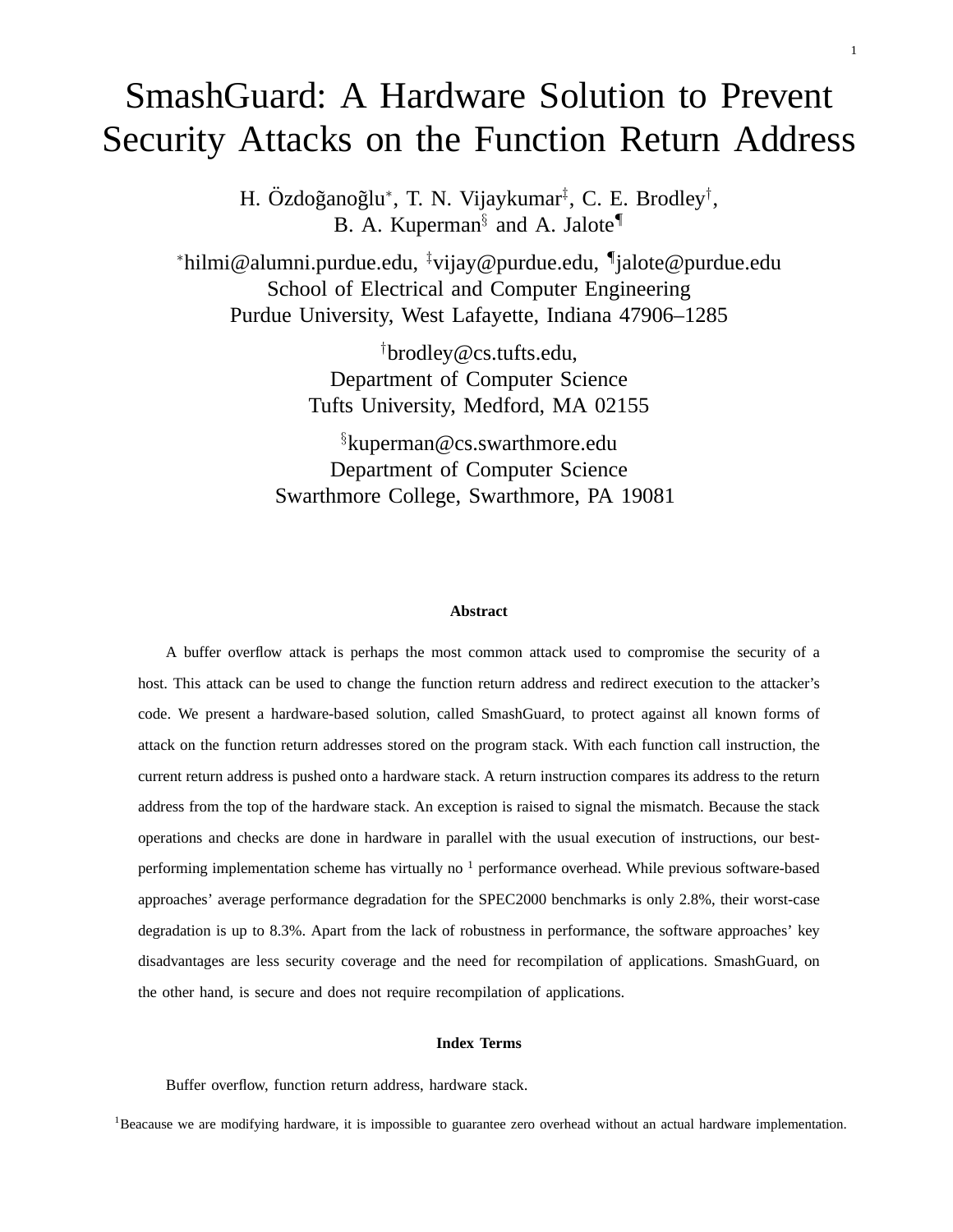#### I. INTRODUCTION

**C** OMPUTER security is critical in this increasingly networked world. Attacks continue to pose a serious threat to the effective use of computers and often disrupt commercial services worldwide, resulting in embarrassment and significant loss of revenue. While techniques for protecting against the malicious attacks have been confined primarily to the domain of software, the increasing demand for computer security presents a new opportunity for hardware research. Recent examples are buffer overflow protection features employed in processors by AMD [1], Intel [2] and Transmeta Corporation [3]. These features can be activated by Windows XP's Data Execution Protection mechanism [4] to block any attempt to execute code from memory reserved for data only, i.e., the stack and the heap. These efforts, although not complete solutions to buffer overflows, are indications of the severity of the attacks and the inclination towards hardware based methods to find a solution.

In this paper, we describe such an opportunity. We propose microarchitectural support for automatic detection/prevention of what is perhaps the most prevalent vulnerability today: attacks on the function return address pointer. The most common example of an attack on the function return address pointer is a buffer overflow attack [5]. The Code Red [6] and Code Red II [7] worms of 2001, W32/Blaster [8] and W32/Nachi-A [9] worms of 2003 and Sasser [10] of 2004 all exploited such a vulnerability in Microsoft's IIS [11], Windows RPC [12] implementation and Local Security Authority Subsystem Service (LSASS) [10], respectively, to propagate themselves across the Internet. Although it is fairly simple to fix an individual instance of a buffer overflow vulnerability, it continues to remain one of the most popular methods by which attackers compromise a host. In 2002, buffer overflow vulnerabilities were in 10 of the 31 advisories published by CERT [13] and in 5 of the top 20 vulnerabilities compiled by the SANS Institute [14]. In 2003, 17 out of 28 advisories published by CERT [15] and 13 out of the top 20 vulnerabilities compiled by the SANS Institute [16], have been on buffer overflow vulnerabilities.

Buffer overflow attacks overwrite data on the stack and can be used to redirect execution by changing the value stored on the process stack for the return address of a function call. We propose SmashGuard, a hardware-based approach to detecting such attacks, in which we add a small hardware stack to the pipeline. With each function call instruction, the return address and the current stack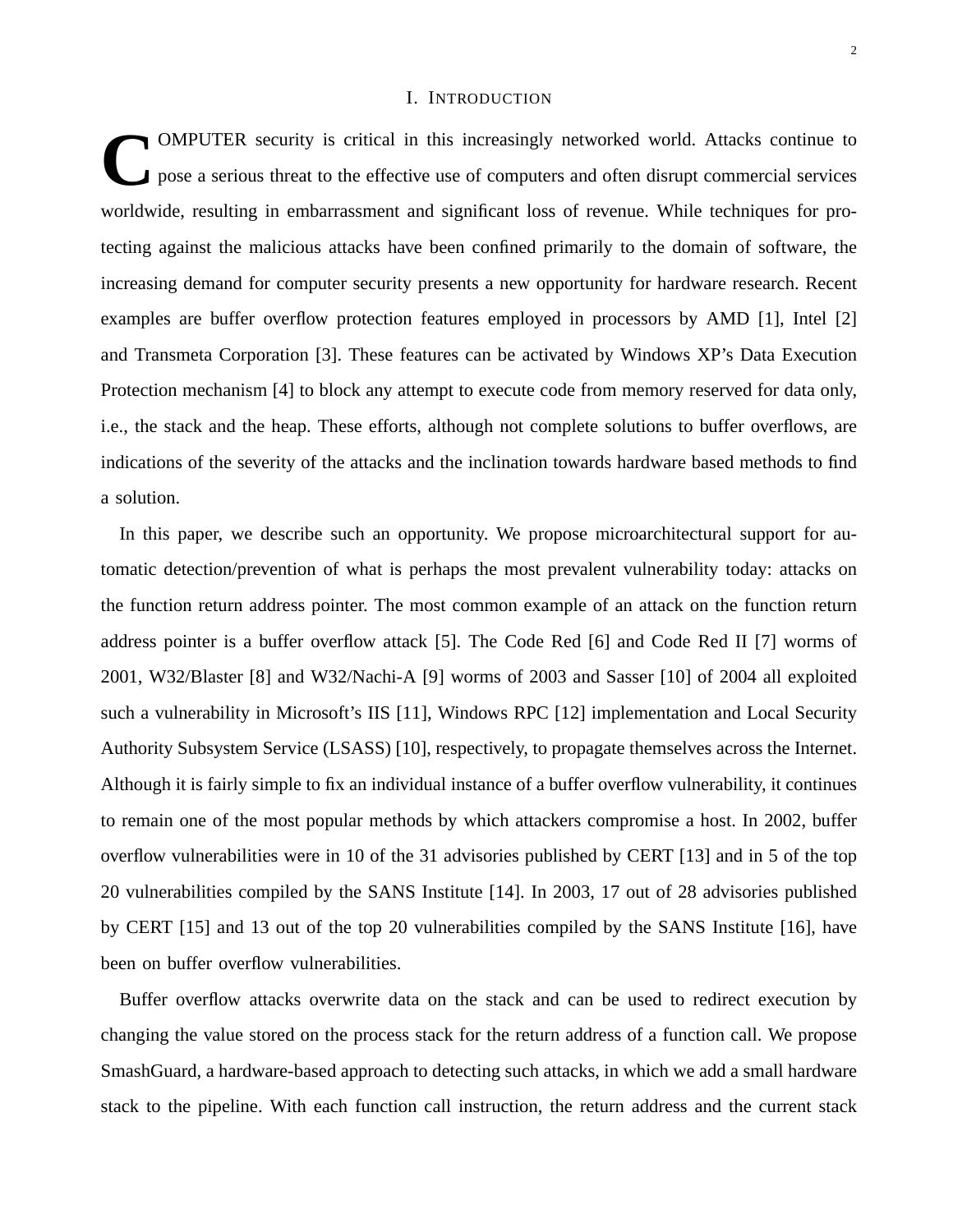TABLE I APPLICATIONS DETECTED VULNERABLE TO BUFFER OVERFLOW ATTACKS

|                | Linux/UNIX    Bind, RPCs, Apache, SendMail, SNMP, SSH, NIS/NSF, OpenSSL |
|----------------|-------------------------------------------------------------------------|
| <b>Windows</b> | $\parallel$ IIS, MS SQL, IExplorer, RPCs, MSDAC                         |

frame pointer<sup>2</sup> are pushed onto the hardware stack. A return instruction compares its return address against the address from the top of the hardware stack. A mismatch indicates an attack, and raises an exception.

# *A. Contributions*

SmashGuard is a novel hardware-based security technology which provides a combination of advantages that none of the software methods can provide alone. The advantages SmashGuard provides are robust performance, broad security coverage, application transparency and low implementation cost. We discuss each of these benefits in turn.

- *Robust Performance:* Because the stack operations and checks are done within CPU instructions, and in parallel with the usual execution of call and return instructions, the best-performing SmashGuard implementation scheme incurs virtually no performance overhead.
- *Security Coverage:* Many software solutions do not protect against all forms of attack on the return address pointer. For instance, they may fail to protect against attacks that overwrite the return address indirectly. In contrast, SmashGuard protects against all forms of attack on the return address pointer.
- *Transparency:* Many software solutions' key disadvantage is the need for recompilation of the source code to protect the program. SmashGuard, on the other hand, is a hardware modification with a kernel patch that supports the hardware technology, and therefore protects all applications.
- *Low Implementation Cost:* Finally, the cost of our solution is a modest 2-KB storage for the hardware stack and a 2-KB storage for an internal table used by our best-performing implementation scheme. Addition of storage buffers and modifications to the microarchitecture are basic steps of designing a new processor version. In addition, since the stack is accessed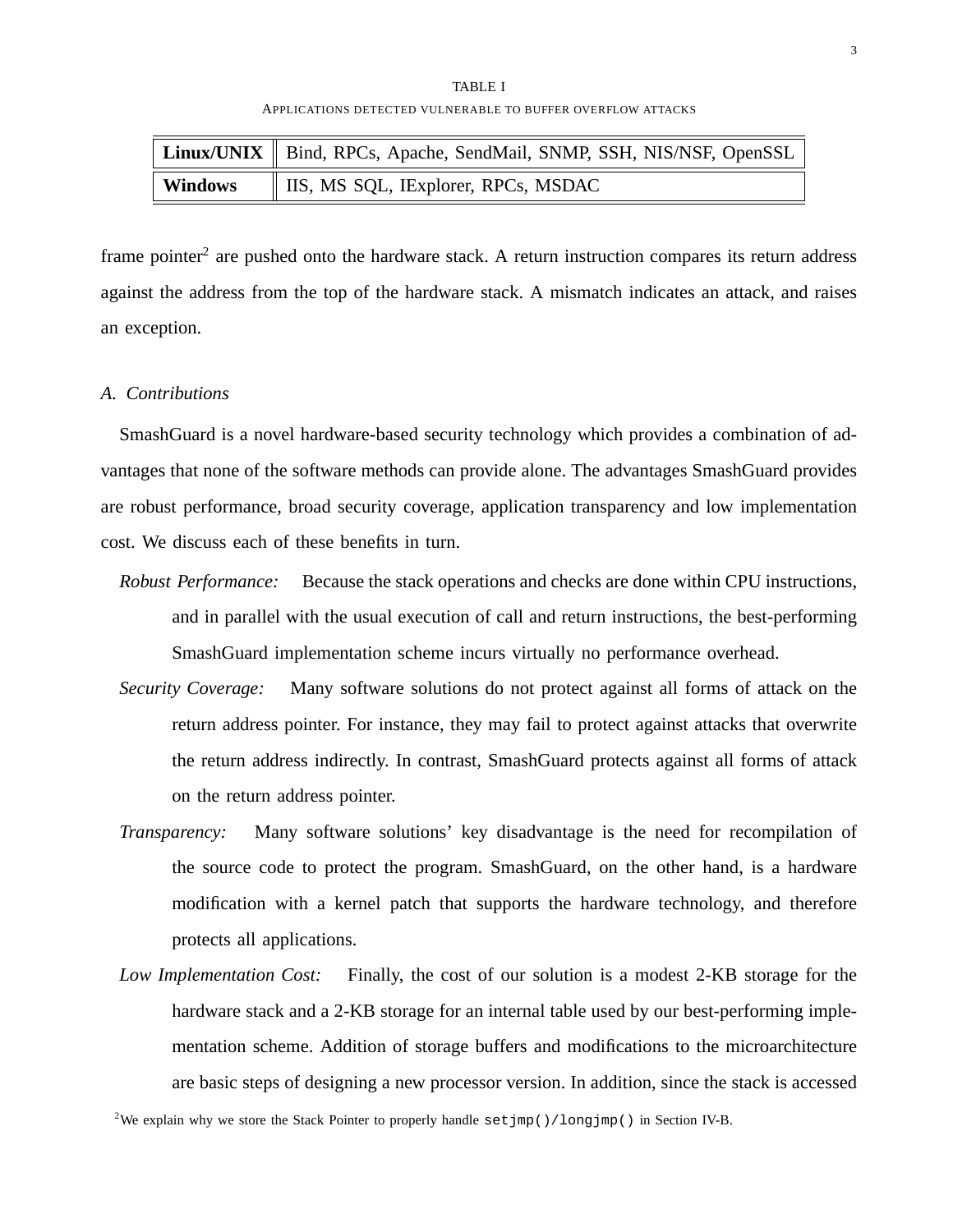

Fig. 1. Process Memory Organization and the Stack Layout

at instruction commit, which is not on the execution path of instructions, the critical path of the pipeline is not affected.

#### *B. Paper Organization*

In Section II we describe the vulnerability of the function return address and the different ways in which an attacker can exploit a vulnerability. In Section III we summarize related work to point out their strengths and weaknesses, both in terms of performance and functionality. Then in Section IV we describe our proposed hardware solution in detail. In Section V we present performance results. Finally, in Section VI we provide our conclusions and outline future extensions to our work.

## II. ANATOMY OF AN ATTACK

This section provides an overview of the vulnerability of return address pointers on the stack and describes how "stack smashing" attacks exploit this vulnerability to execute the attacker's code.

# *A. The Stack*

Before describing the vulnerabilities and the attacks affecting the function return address, we first briefly review the memory organization of a process. On the left hand side of Figure 1, we show the five logical areas of memory used by a process. The text-only portion contains the program instructions, literal pool, and static data. The stack is used to implement functions and procedures, and the heap is used for memory that is dynamically allocated by the process during run time. During the *function prologue*, the function arguments are pushed on to the stack in reverse order, and then the return address is pushed onto the stack <sup>3</sup>. The return address holds the address of the

 $3$ Our discussion is based on the x86 architecture because it is widely known; for other architectures, details will vary slightly.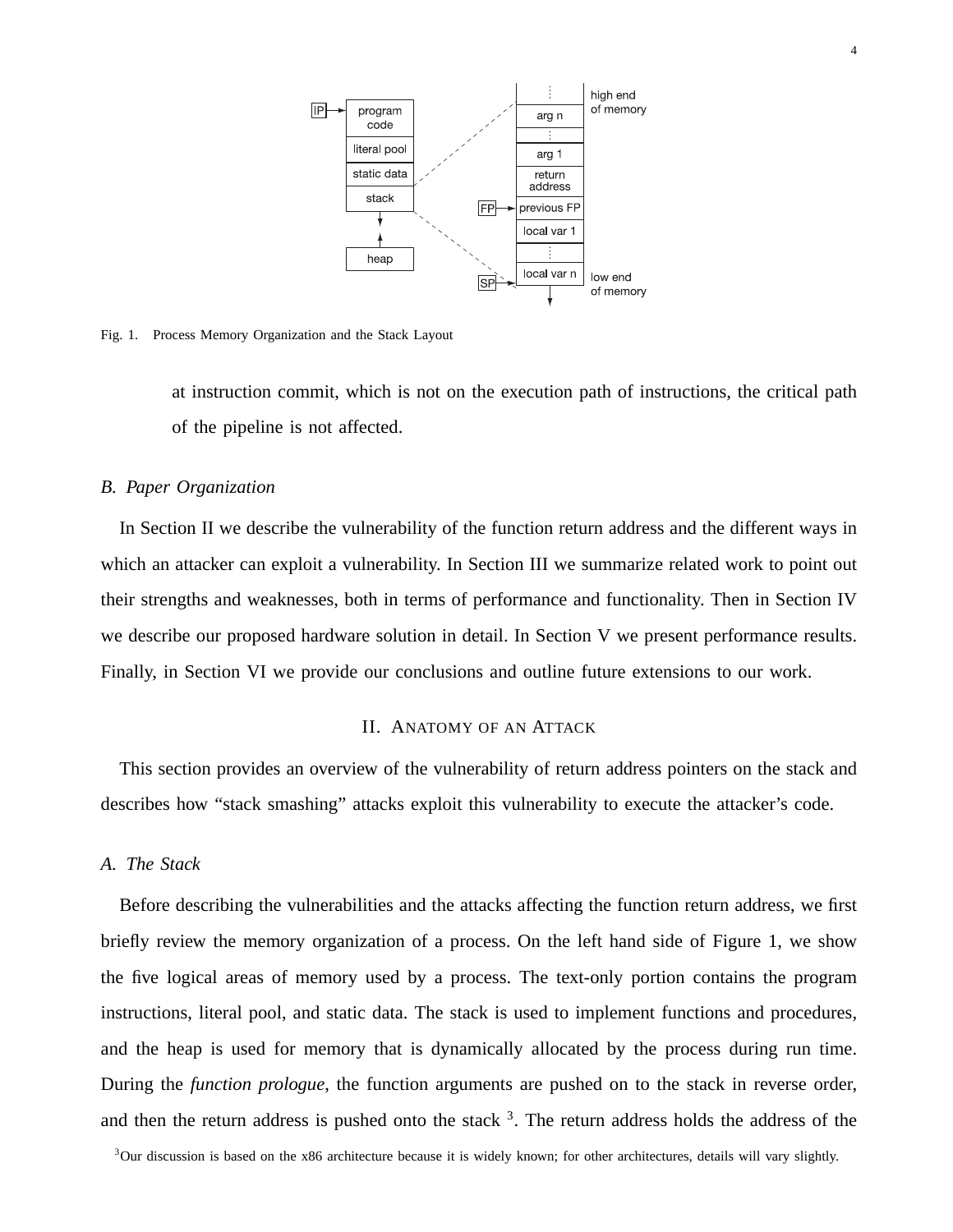instruction immediately following the function call and is an address in the program code section of the process' memory space. The prologue finishes by pushing on the previous frame pointer followed by the local variables of the function. The function arguments, return address, previous frame pointer, and local variables comprise a *stack frame*. Because functions can be nested, the previous frame pointer provides a handy mechanism for quickly deallocating space on the stack when the function exits. During the *function epilogue*, the return address is read off of the stack and the stack frame is deallocated by moving the stack pointer to the previous stack frame.

# *B. Vulnerability of the Function Return Address*

The return address in a stack frame points to the next instruction to execute after the current function returns (finishes). This introduces a vulnerability that allows an attacker to cause a program to execute arbitrary code. An attacker can overwrite the function return address with one of the exploit techniques explained in Section II-C.1 to redirect execution to the attacker's code. When the function exits, the program execution will continue from the location pointed to by the stored return address. On successful modification of the return address, the attacker can execute commands *with the same level of privilege* as that of the attacked program. If the compromised program is running as root, then the attacker can use the injected code to spawn a root shell, and take control of the machine. Recent exploits fall into the category of worms [6], [8], [10].

# *C. Exploiting the Vulnerability*

There are several methods for overwriting the function return address and two targets to redirect execution. In this section, we describe different vulnerabilities that allow an attacker to overwrite the return address on the stack, possible targets to which to redirect execution, and how the attacker can inject the crafted exploit into the vulnerable code.

*1) Overwriting the Return Address on the stack:* **Buffer overflow attacks** are the undesirable sideeffects of unbounded string copy functions. The most common examples from the C programming language are strcpy() and gets() which copy each character from a source buffer to a destination buffer until a null or newline character is reached, respectively. The vulnerability arises because neither checks whether the destination buffer is large enough to contain the source buffer's contents. If the destination buffer is a local variable (and therefore stored on the stack frame), then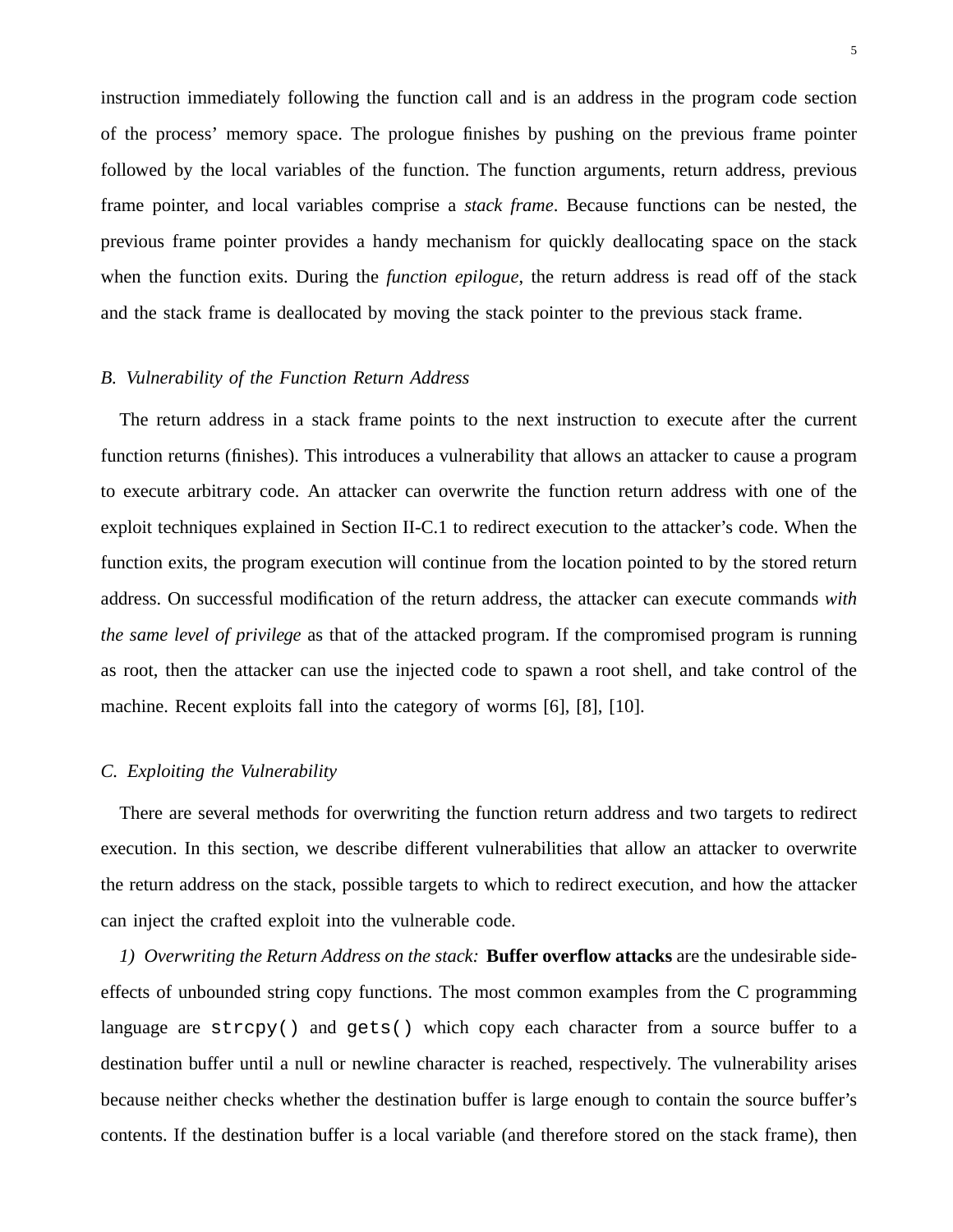an attacker can exploit this vulnerability to overflow the buffer and overwrite a pointer on the stack or the return address. Note that for most architectures (e.g., x86, SPARC, MIPS) the stack grows down from high to low addresses, whereas a string copy on the stack moves up from low to high addresses. It is trivial to overflow a buffer to overwrite the return address because it is located above the local variables in that particular stack frame. There are two types of buffer overflow attacks to overwrite the function return address:

- **Type 1:** A local buffer (character array) is filled in excess of its bounds (overflowed) to overwrite the return address on the stack, which is adjacent<sup>4</sup> to the local buffer; or
- **Type 2:** A local buffer is overflowed to overwrite an adjacent pointer variable with a pointer to the return address on the stack. Then the return address is overwritten by an assignment to the pointer.

**Format string attacks** are relatively new and are thought to have first appeared in mid 2000 [17]. We provide a brief overview here, but for details the reader is referred to [17], [18]. Similar to a buffer overflow attack, format string attacks modify the return address in order to redirect the flow of control to execute the attacker's code. In the C programming language, format strings allow the programmer to format inputs and outputs to a program using conversion specifications. For example, in the statement printf("%s is %d years old.",name,age), the string in quotes is the *format string*, %s and %d are conversion specifications, and name and age are the specification arguments. When  $print(f)$  is called, a stack frame is created and the specification arguments are pushed on the stack along with a pointer to the format string. When the function executes, the conversion specifiers will be replaced by the arguments on the stack. The vulnerability arises because programmers write statements like printf(string) instead of the proper form: printf("%s",string). The statements behave identically, unless string contains conversion specifiers. In that case, for each conversion specifier,  $print(f)$  will pop an argument from the stack. For example, consider the following:

```
int fool(char *str) { print(str) }
```
If the user calls foo1() with an argument string "%08x.%08x", the function will pop two words from the stack and display them in hex format with a dot (.) in between. Using this technique, the attacker can dump the contents of the entire stack. The key to this attack is the "%n" conversion

<sup>4</sup>Note that the frame pointer is stored between the local variables and the return address on the stack.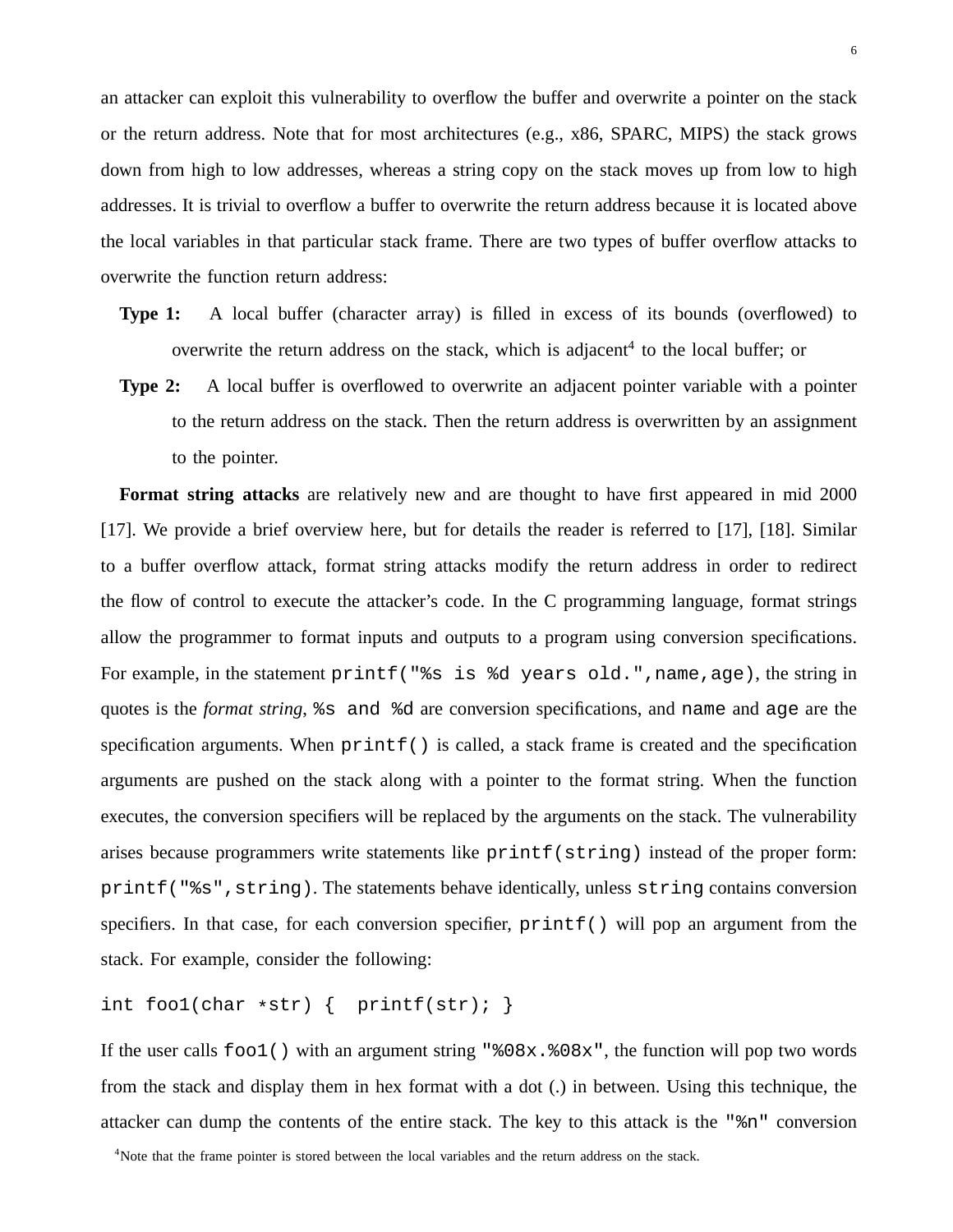specifier, which pops four bytes off the stack and writes the number of characters in the format string before "%n" to the address pointed to by the popped four bytes. An attacker can craft a format string with length (in bytes) equal to the address of the exploit code, with the last four bytes (a 32-bit address) identical to the address of the function return address on the stack followed by a final " $n$ ". When the format string is decoded by a printf(), <sup>5</sup> the number of bytes written thus far (this number is the address of the shellcode) will be written to the address popped off the stack which will be the address of the function return address. Note that length specifiers allow creation of arbitrarily long format strings without needing the string itself to be of equivalent length.

Like buffer overflow attacks, format string attacks can be used to redirect execution to shellcode in the stack (or heap) or to the system() call in libc. Format string attacks are similar to Type 2 buffer overflow attacks in the sense that the return address can be modified without touching anything else on the stack, so methods that can prevent Type 2 buffer overflow attacks can also prevent format string attacks.

**Integer Overflows:** We find it valuable to mention integer overflows in our discussion of attacks on the return address because, even though they do not directly overwrite the function return address, they lead to other attacks (which are generally buffer overflows). The behavior of an integer overflow

```
int foo1(char *str, char *str2,
         unsigned int size, unsigned int size2) {
 char local[256];
  if((size + size2) > 256) { /*[a]*/return (-1);
  }
 strncpy(local, str, size); /*[b]*/
 strncpy(local + size, str2, size2);
  ...
 return (0);
}
```
is undefined in ISO C99 standards, and most compilers ignore them. This becomes dangerous when the integer that is overflowed is used to calculate the size of a buffer or the index into an array. Unsigned integers do not overflow but wrap around to 0. The example in Figure 2 demonstrates a possible integer overflow attack that leads to a buffer overflow attack. An attacker can bypass the validation check at [a] and overwrite past the end of the local buffer with two large unsigned

<sup>5</sup>Format string attacks are possible with various printf() family of functions.

Fig. 2. Integer Overflow Example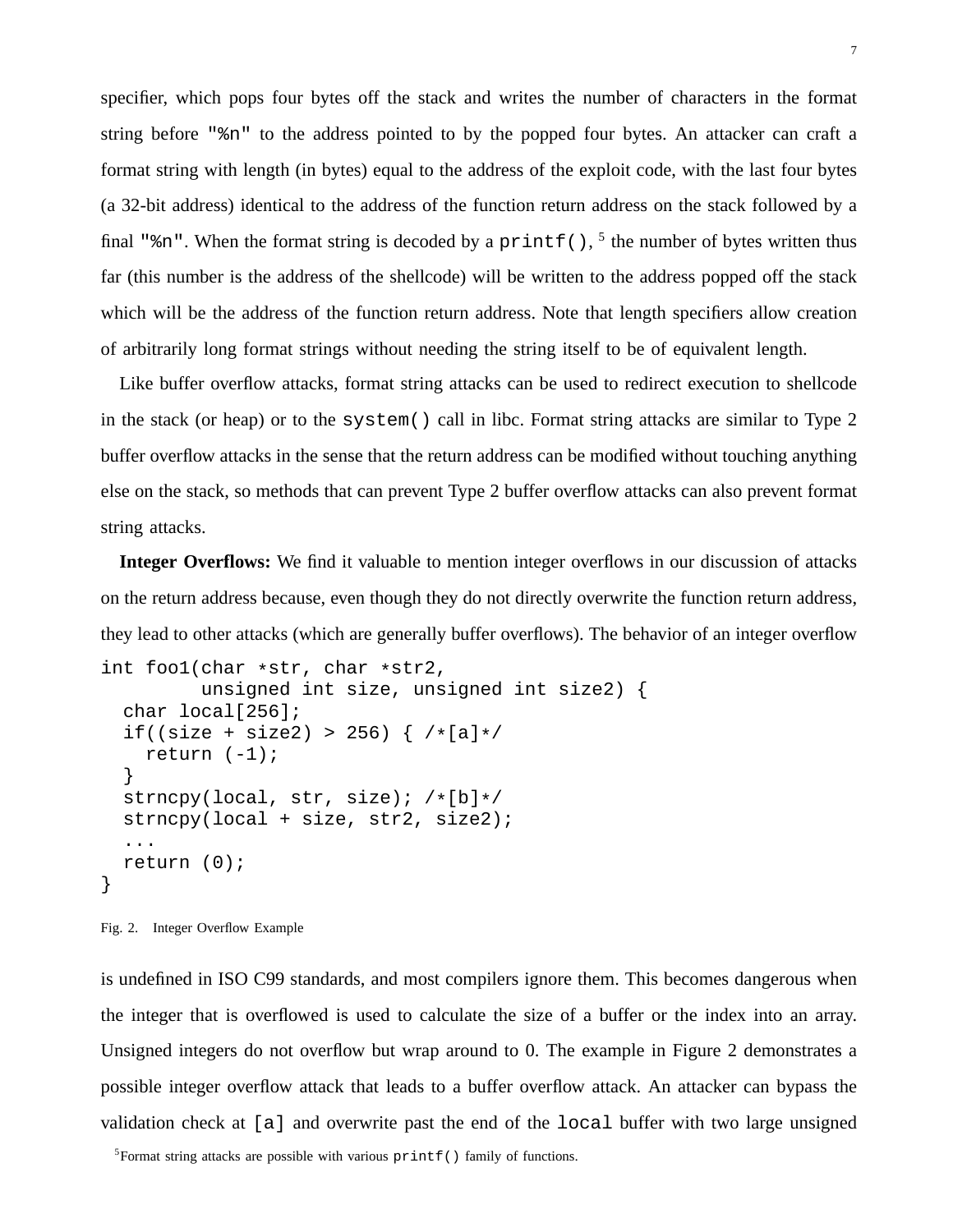numbers in size and size2 that result in a number smaller than 256 when added together. For a more detailed explanation, the reader is directed to [19].

*2) Where to redirect control::* After an attacker overflows a buffer to overwrite the return address, there are two ways to redirect execution to compromise a host:

**Shellcode:** The most well-known method to redirect execution is to overwrite the return address with an address that points to a location in memory at which the attacker has placed an *exploit code*. Exploit code is a hexadecimal representation of machine instructions which most frequently either spawns a shell or is a worm. Even though placing the exploit code into the local buffer being overflowed is a common technique, the code can alternatively be placed above the return address on the stack, or in the heap. If the attacked program has root privilege, then when control is redirected to the injected exploit code, the code is executed with root privileges.

A buffer overflow usually contains both executable code as well as the address of where that code is stored on the stack. Frequently, this is a single string constructed by the attacker with the executable code first followed by enough repetitions of the target address that the return address is overwritten. This requires knowing exactly where the executable code will be stored or else the attack will fail. Attackers get around this by prepending a sequence of unneeded instructions (such as NOP) to their string. This creates a *ramp* or *sledge* leading to the executable code. Now the modified return address only needs to point somewhere in the ramp to cause a successful attack. While it still takes some effort to find the proper range, an attacker only needs a close guess to hit the target.

**system() function:** The second choice for redirecting execution is called the *return-to-libc* attack. It was invented to bypass protection methods that mark the stack as non-executable [20], which prevents execution of code on the stack. The return-to-libc attack eliminates the need for shellcode by redirecting execution to the system() call to create a shell. All the attack needs to do is copy the necessary arguments for the system() call onto the stack and change the return address to point to the library address of system().

*3) Methods of inputting the exploit code:* There are three main ways of injecting malicious code into the vulnerable program. These are 1) user input, 2) network connection and, 3) environment variables. For example, a program might ask for a user or file name from standard input. If the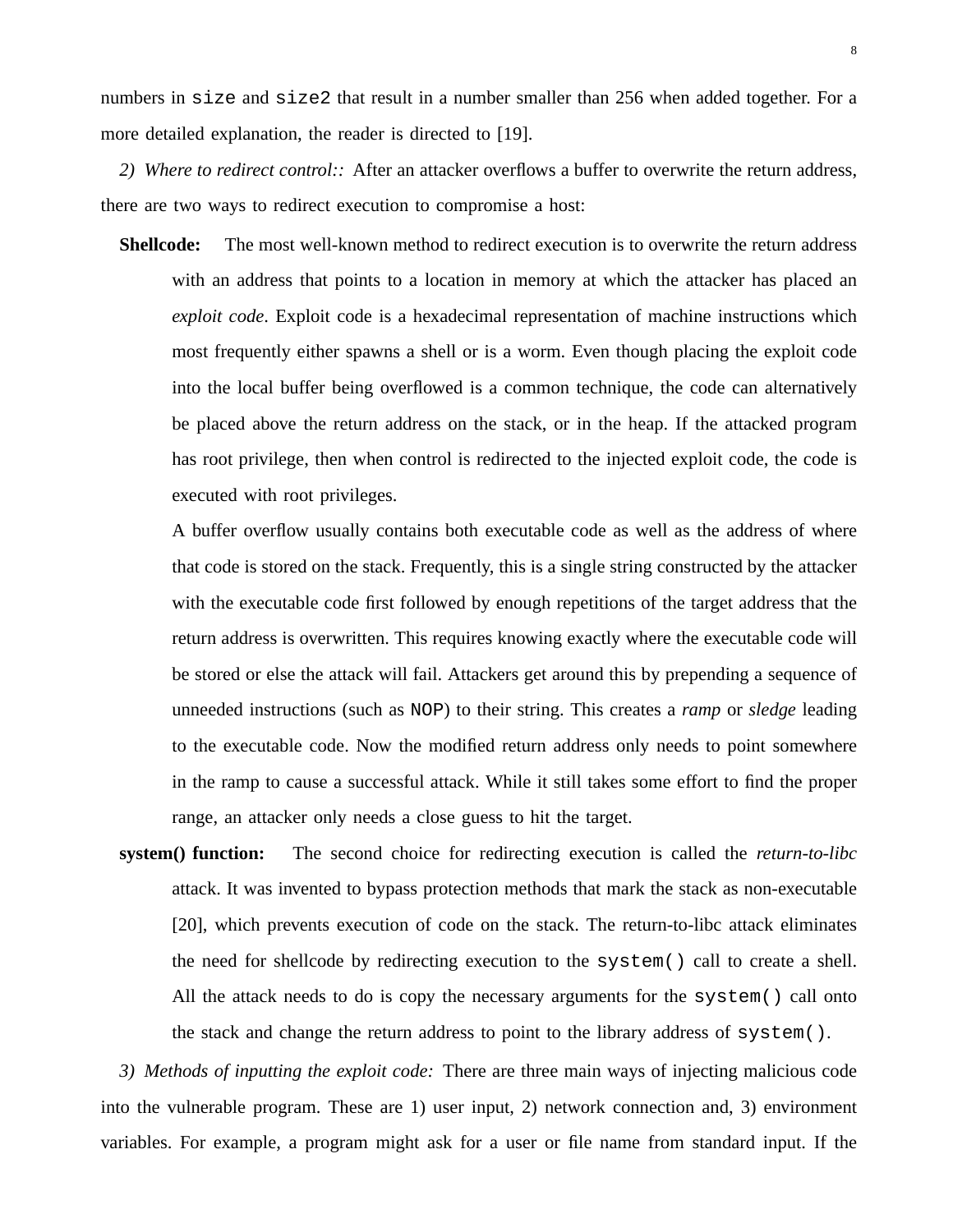program uses gets() then a sufficiently large user response could overflow the target buffer. An operating system might utilize a small buffer for the handling of ICMP echo packets (as they are normally quite small) and suffer an overflow if an attacker sends an unusually large packet. Similarly, if a program attempts to determine a user's home directory via the HOME environment variable, a malicious user might be able to cause an overflow by setting the value of the variable to be an unusually long value.

#### III. RELATED WORK

Various tools and methods have been devised to stop these attacks with varying levels of security advantage and performance overhead. Solutions that trade off high levels of security for better performance prove incomplete and are eventually bypassed by attackers. On the other hand, high security solutions seriously degrade the system performance due to the high frequency of integrity checks and high cost of software-based memory protection. Another issue that diminishes the feasibility of these tools and methods is their lack of transparency to user applications. We have split the existing work into five groups: Static and Dynamic Analysis of Source Code, Modifications to the Executable, Modifications to the Compiler, Modification to the System Software, and Hardware solutions. A thorough list of all buffer overflow protection methods and tools is available from *The Buffer Overflow Page* [21].

#### *A. Static (and Dynamic) Analysis of Source Code*

Static analysis techniques try to identify potentially dangerous pointer de-references and unsafe function calls in the source code. Because detecting buffer overflow vulnerabilities statically is undecidable, these methods work on heuristics and therefore are neither sound nor complete. Several factors affect the inadequacy of static analysis: difficulty of bounds checking, pointer analysis, interprocedural analysis, and unavailability of the program input at compile time. There is a collection of freely available auditing tools for  $C/C++$  code, but Wilander et al. [22] reports that static analysis tools do not have a sufficiently low false positive rate to be of use to programmers, therefore they are merely used for security audits.

Wagner et al. [23] formulated the buffer overrun detection problem as an *integer constraint* problem and used graph theoretic techniques to solve the constraints. This technique has a high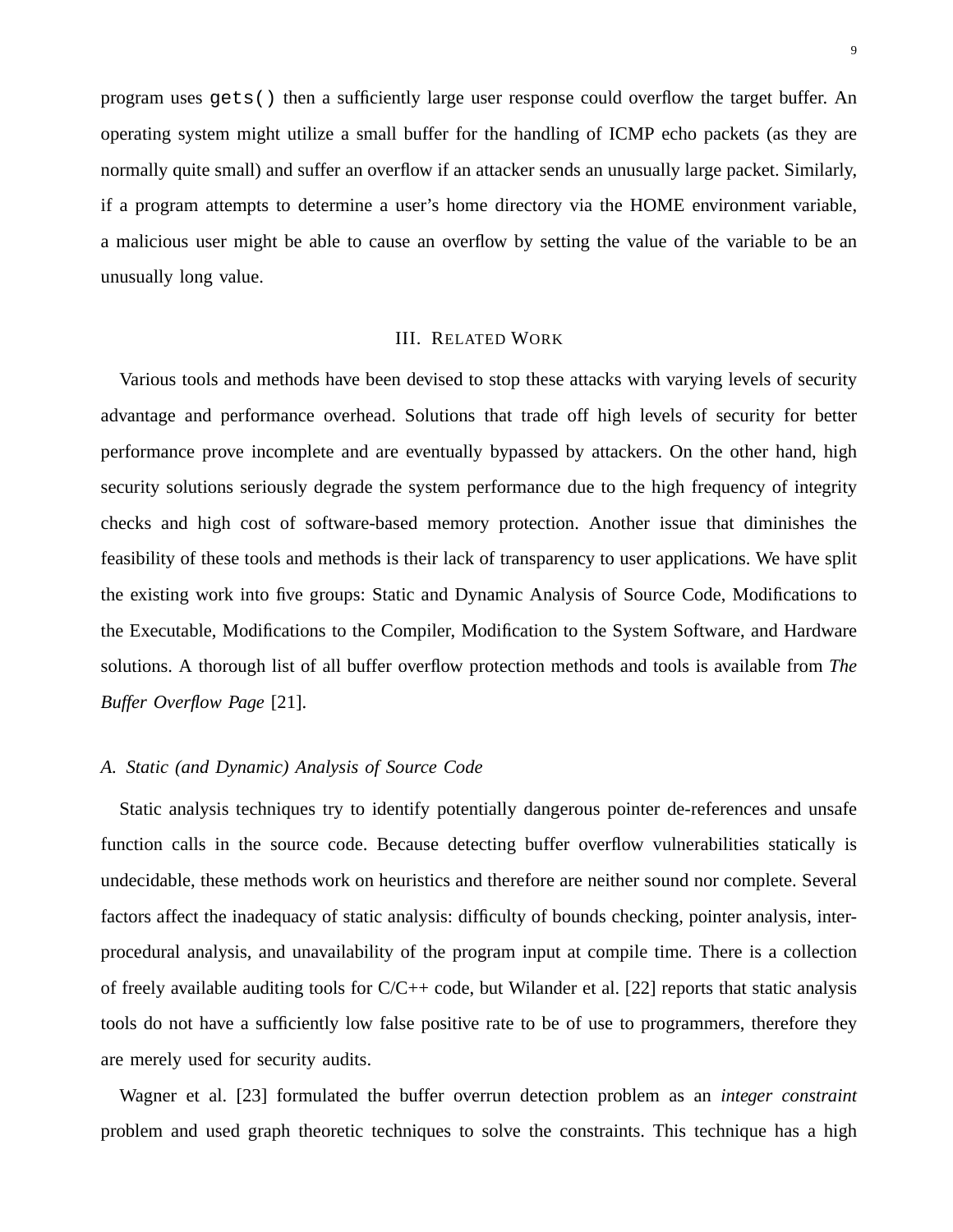rate of false alarms, cannot handle pointers, double pointers or aliasing. The reported analysis time for 32K lines of C code is on the order of tens of minutes.

In a recent paper, Dor, et al. [24] combined all known types of static analysis methods to propose a tool, **CSSV**, for statically detecting buffer overflows. Using procedural analysis, CSSV in-lines the source code with annotations that have pre-, post-, and side-effect conditions (which they name "contracts"), analyzes pointer interaction, checks for runtime string manipulation errors with assert(), and finally performs conservative integer analysis. With respect to related work, a 93% drop in false alarm rate is reported however, manually writing contracts still renders a high implementation cost.

Larochelle and Evans [25] proposed a static analysis tool *built upon LCLint* with more expressive annotations. Annotations are the semantic comments that specify the highest index that can be safely written to and read from in a buffer. The annotations are used to detect inconsistencies between the code written and its expected behavior. This method does not detect all instances of vulnerabilities and has a high rate of false alarms.

Dynamic checks inserted by static analysis analyze the run-time contents of the variables during program execution. However, dynamic analysis is computationally more complex than static analysis and better results come with the price of increased computation time.

Haugh and Bishop [26] extended Wagner, et al.'s [23] method for dynamic execution. This method uses the STOBO tool to convert the vulnerabilities in the source code to the instrumented safe versions. The paper reports that this method compares favorably to ITS4 and Wagner, et al.'s original method in that it detects more vulnerabilities and has fewer false positives.

Yong and Horwitz [27] proposed a static analysis tool with dynamic checks to protect C programs from attacks via invalid pointer dereferences. The method has a low runtime overhead, no false positives, requires no source code modification and protects against a wide variety of attacks via bad pointer dereferences. The main idea is to use static analysis to detect *un-safe* pointers, and protect memory regions that are not legitimate targets of these pointers. This method maintains a mirror of the memory locations that can be pointed by *un-safe* pointers using one bit for every byte of the memory to specify whether each mirrored byte is write-safe, i.e., *legitimate*. The major drawback of this approach is that it doubles application run-time.

Toth and Kruegel [28] proposed abstract payload execution of HTTP requests to detect the NOP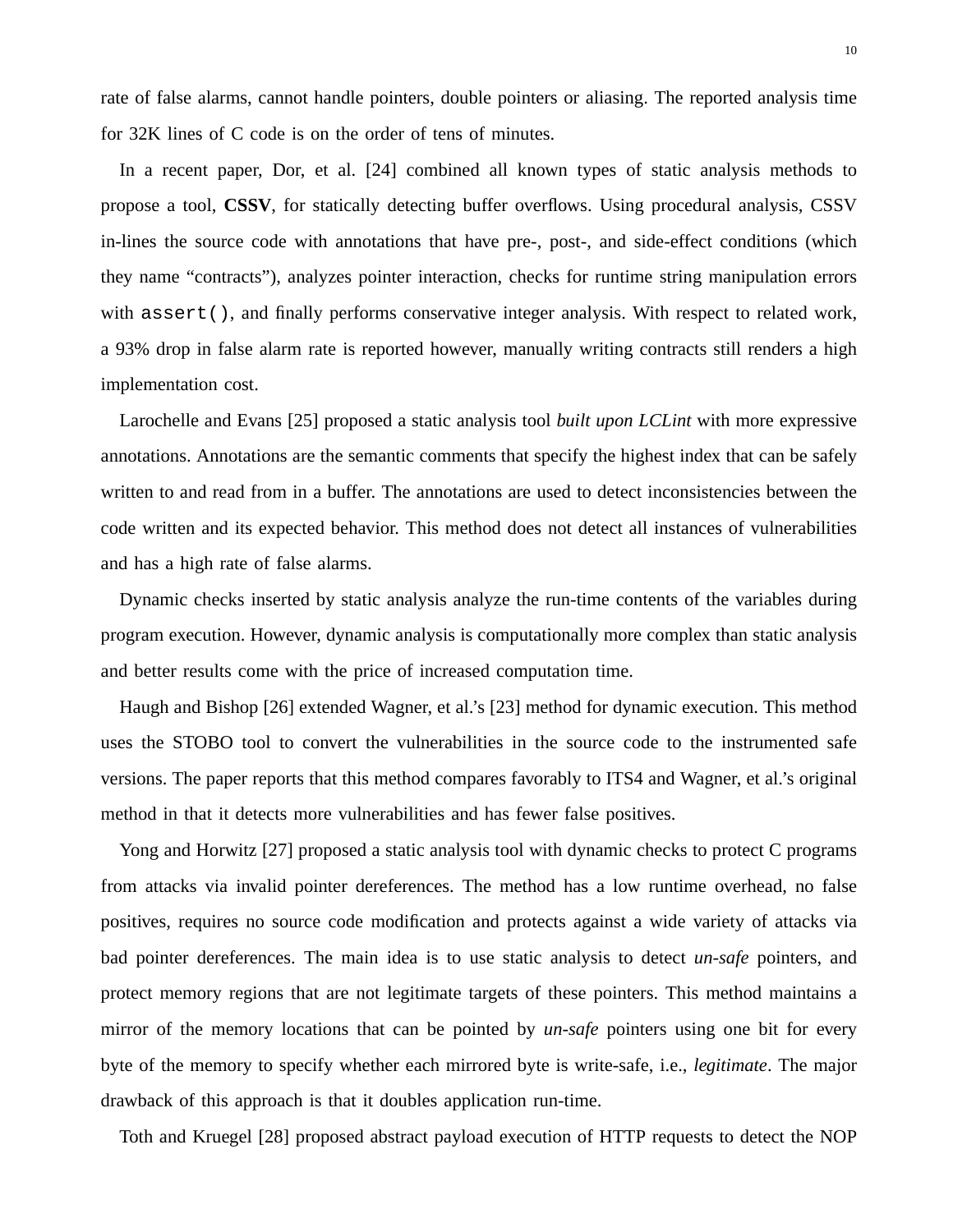sledge which precedes the shellcode in most Type 1 buffer overflows. Toth and Kruegel report only a 1.4% increase in client contention rate and 2.9% decrease in client throughput. This method will only detect attacks that use a NOP sledge with the shellcode.

#### *B. Modification of the Executable*

Bhatkar et al. [29] proposed a method called **Address Obfuscation** that transforms the object file at link time (or the executable at load time) to 1) randomize the base addresses of stack, heap, and dynamically loaded libraries; 2) randomize the location of the routines and static data in executables; 3) permute the order of local variables on stack, static variables and routines in shared libraries and executables; and 4) insert random gaps in stack frames, between successive malloc buffers and between static variables. This method, which is very similar to PaX [30] except that PaX is a kernel patch, requires no change to the OS or to the compiler. Both of these methods are probabilistic methods that only harden, but do not eliminate, the attacker's chances of success. This method also imposes a process startup overhead.

Prasad and Chiueh [31] presents a static binary translation method that saves a redundant copy of the return address on the stack in the return address repository (**RAR**) at the function prologue, compares the saved return address with the original at the function epilogue, and flags an exception upon a mismatch. It is implemented by inserting a jump instruction in the prologue and the epilogue to jump to the corresponding code snippet and jump back to do the real prologue and real epilogue. The paper reports a 3% runtime performance overhead and 16K per process space overhead. This method is not secure because the RAR is protected with two *mine zones*<sup>6</sup> which makes this method vulnerable to Type 2 attacks.

# *C. Modification of the Compiler*

StackGuard<sup>7</sup> [33], [34] is one of the earliest and most well-known compiler-based solutions. The additional code inserted at compile time places an integer of known value (called a canary) between the return address and the local variables on the stack at the function prologue. If a local buffer on the stack is overflowed, the attacker must overwrite the canary to reach the return address. StackGuard supports two types of canaries. The *random canary* method inserts a 32-bit random

<sup>&</sup>lt;sup>6</sup>Mine zones are read only protected regions above and below the RAR to protect overflow into or out of the RAR.

<sup>&</sup>lt;sup>7</sup>Microsoft also adopted a StackGuard-like mechanism in Visual C++.NET (v.7) [32].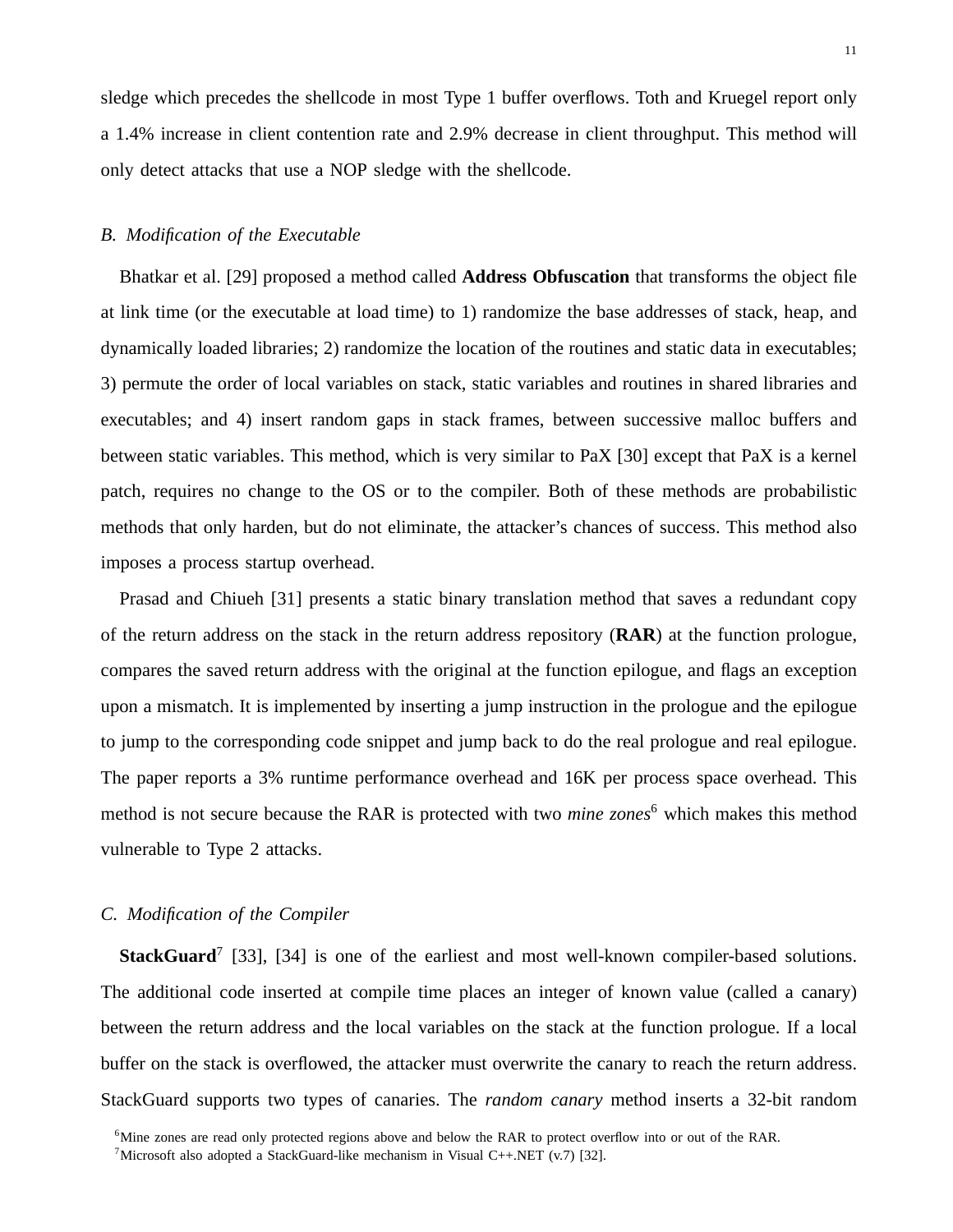canary after the return address in the function prologue, and checks the integrity of its value before using the return address at epilogue. The *terminating canary* consists of four string termination characters:  $null, CR, -1, and LF. Note that each one of these characters is a terminating value$ for at least one unbounded data copying function. If the attacker tries to overwrite the canary with the same terminating values, the overflow will never reach the return address because the string copy will be terminated at the canary.

As pointed out by Bulba and Kil3r [35], StackGuard only protects against Type 1 buffer overflows. In addition, it requires recompilation of the source code. Because it modifies the stack contents, programs dependent on the stack structure (e.g., debuggers) may no longer work. Finally, the random canary needs to be protected. For every function call and return instruction executed StackGuard must write the random canary to the stack and compare it on return. A varying performance overhead of 6-80% is reported in [33] which is a function of the ratio of the instructions required for the modified prologue and epilogue to the number of original function instructions.

**StackShield** [36] is a compiler modification that provides two different protection mechanisms for protecting the return address. *Global ret stack* implements a separate stack for the return addresses in a global array of 256 32-bit entries. For each function call, the return address is pushed onto both the program stack and the redundant global stack. On function return, the return address stored on the separate stack is used. *Ret range check*, a faster alternative to global ret stack, saves the return address of the currently executing function in a global long integer, and then compares it to the return address on the program stack when the function returns. This method has a low overhead, however it leaves the global ret stack and global return address vulnerable to Type 1 and Type 2 attacks. In addition, return addresses from the program stack and the redundant stack are not compared therefore, attacks are prevented but *not detected*.

**Return Address Defender** [37] creates a global integer array called the *Return Address Repository (RAR)* that holds the copies of the return addresses pushed on the stack. There are two versions of RAD that differ in the amount and cost of protection to the RAR. The first and less expensive method, *MineZone RAD* inserts two "minezones" above and below the RAR and marks them as read-only with the mprotect() system call. Any attempt by the attacker to overflow a buffer and overwrite the RAR would cause a trap and be denied by the OS. This method protects against Type 1 buffer overflows but can be defeated by Type 2. The second version of RAD, *Read-Only RAD*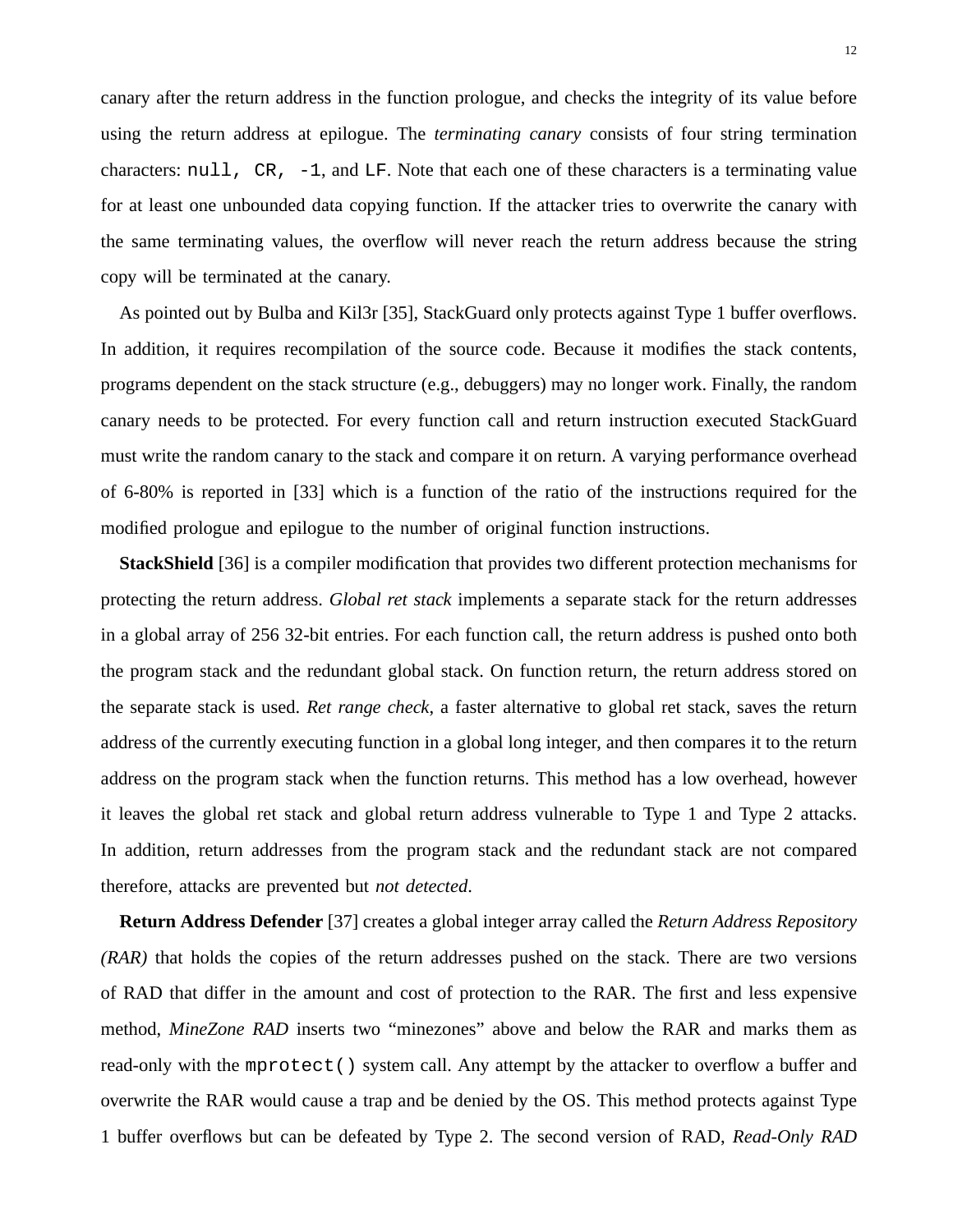marks the entire RAR as read-only with mprotect() to achieve high security. This incurs a large overhead because during the function prologue, the RAR is marked as writable, the return address is saved into the RAR, and then the RAR is marked as read-only again. Similar to MineZone RAD, this method cannot prevent return-to-libc attacks which overwrite function pointers on the stack.

Chiueh, et al., report a performance degradation of 5-40% for Minezone RAD, and up to 1000% degradation for the more secure Read-Only RAD [37].

**ProPolice** [38] is a gcc extension that utilizes a mechanism similar to that in StackGuard, but with additional features. It adds some protection against Type 2 attacks by reordering the local variables stored on the stack such that the buffers are right before the canary and hence cannot be used in the same function's scope to overwrite a pointer. This tool was used to compile OpenBSD [39] and is part of its distribution. ProPolice requires recompilation of the source code, and like Stackguard, it modifies the stack contents, so, programs dependent on the stack structure may no longer work.

**PointGuard** [40] is a compiler technique to defend against attacks using pointers. A modification to gcc enables pointers to be encrypted with a per-process XOR key while in memory, and to be decrypted only when they are loaded into the registers. This technique requires recompilation of source code and incurs up to 21% slowdown on OpenSSL Speed benchmarks [41].

**CRED (C Range Error Detector)** [42] is a dynamic buffer overflow detector implemented as an extension of the GNU C compiler. CRED uses a bounds checking method that replaces every out-of-bounds (OOB) pointer value with the address of a special OOB object created for that value. Tested on twenty open-source programs, CRED claims to avoid deficiencies of previous dynamic buffer overrun detectors. CRED imposes 26% overhead and requires compilation of source code.

#### *D. Modifications of the Library*

**FreeBSD Stack Integrity Patch (Libparanoia):** Alexandre Snarski posted a patch to FreeBSD [43] in 1997 to check the integrity of the stack and later improved on the same idea and called it Libparanoia [44]. The patch modifies the insecure libc functions like  $\text{stropy}(\cdot)$  and  $\text{sprintf}(\cdot)$ to kill the process if the destination buffer contains a stack frame pointer (FP).

Baratloo et al. [45]–[47] proposed two dynamically loadable library methods to protect against buffer overflow attacks. Neither of these methods require re-compilation unless the program is statically linked. The first method, **Libsafe** intercepts all calls to vulnerable library functions,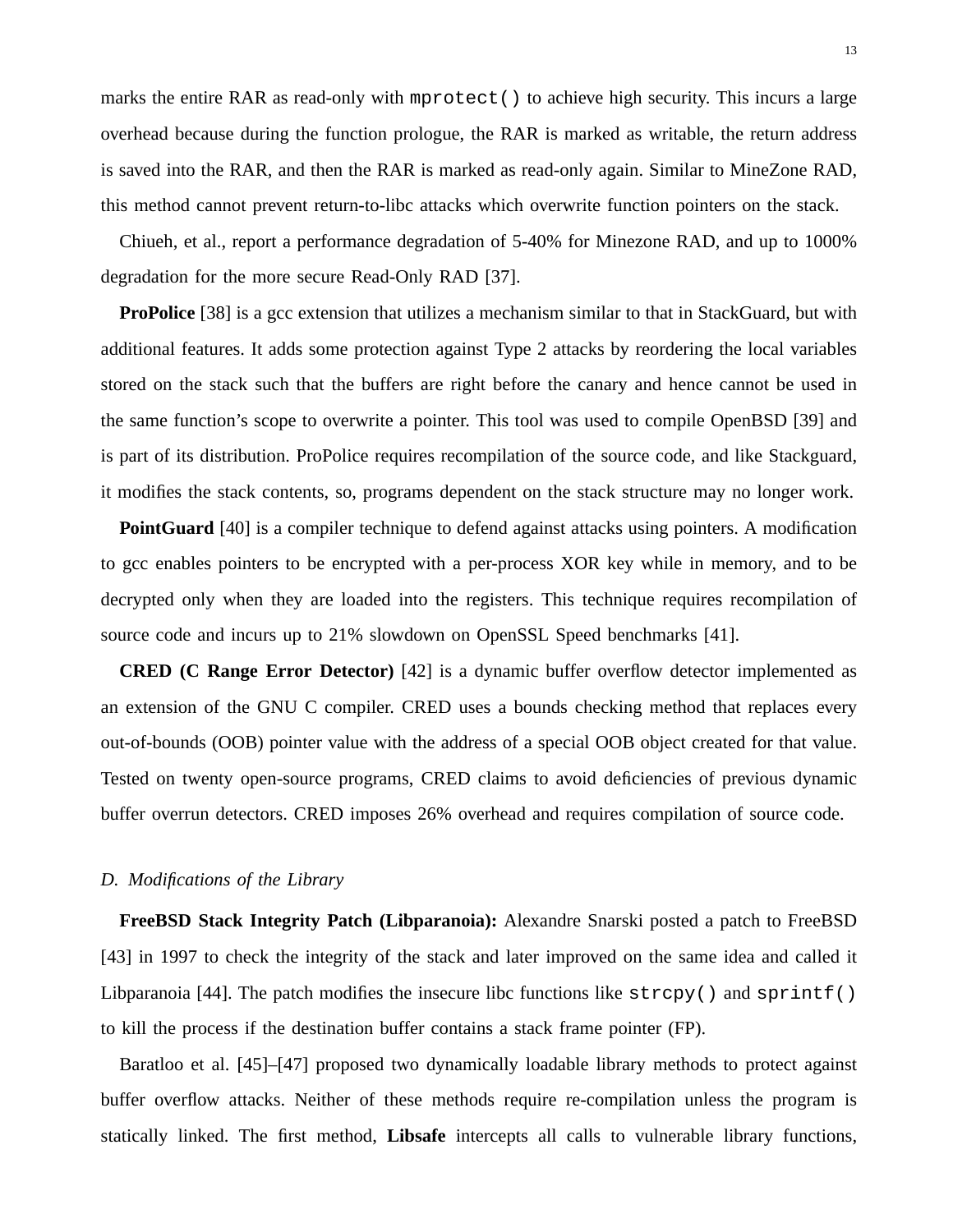such as strcpy() and strcat(), and executes their safe versions which implement the same functionality as the original but employ bounds checking to prevent buffer overflows. This method estimates the upper bound on the size of the buffer to be the end of the stack frame, so the return address can not be overwritten. Libsafe protects against Type 1 buffer overflows only since it still allows for overwriting a pointer or a function pointer in the local variables area of the stack which can be used to modify the return address. **Libverify**, on the other hand, is a run time implementation of StackGuard, which inserts function return address verification code at execution time via a binary re-write of the process memory instead of at compile time. Libverify also protects against only Type 1 buffer overflow attacks.

Baratloo, et al., report an average overhead of 15% for applications protected by Libsafe, Libverify, and StackGuard.

**FormatGuard** [48] is a patch to glibc that provides general protection against format bugs. FormatGuard uses particular properties of GNU CPP (the C PreProcessor) macro handling of variable arguments to extract the count of actual arguments. The actual count of arguments is then passed to a safe printf() wrapper. The wrapper parses the format string to determine how many arguments to expect, and if the format string calls for more arguments than the actual number of arguments, it raises an intrusion alert and kills the process. This method fails to protect against calls to printf() when the correct number of arguments is given but they are not of the expected types, i.e., if an integer is received when a double is expected. It also fails if the call to printf() is implemented via a function pointer or if the low level functions of  $print()$  (e.g., vsprintf()) are called directly, or another I/O library is used. FormatGuard imposes 37% overhead on printf() calls which result in an 1.3% run-time overhead for their set of benchmarks [48].

#### *E. Modifications of the Kernel/OS*

The first kernel-based solution, **StackGhost** [49], is a patch to the OpenBSD 2.8 kernel under the Sun SPARC architecture. Frantzen and Shuey performed experiments on three methods for protecting the return address. The first two XOR the return address on the stack with a cookie before writing it on the stack and then XOR it again with the same cookie before the return address is popped off the stack. This method distorts any attack to the return address but does not detect it, therefore, another method is used to detect the attacks. In SPARC architecture, the memory is four byte aligned and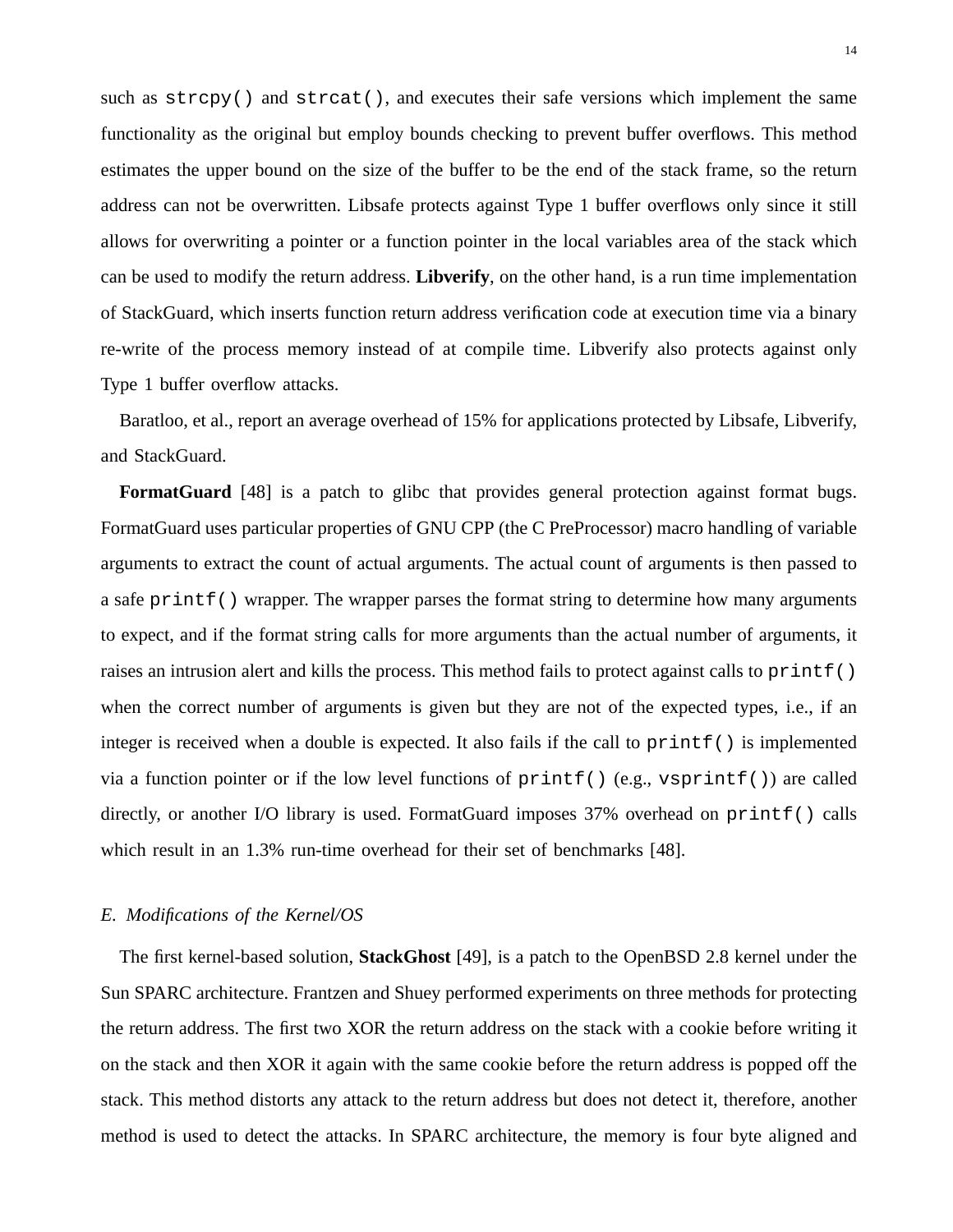the least significant (LS) two bits are always 0s. So, the two bits are set at the function prologue and verified to be set at the epilogue. If the attacker is not aware of this, they will inject a four byte aligned address in the return address and therefore the attack will fail. But, once the attacker figures this out, they can set the two LS bits of the address that they want to jump to, and then overwrite the return address with the modified address. The XOR cookie method comes with two flavors. XOR cookie per-kernel and XOR cookie per-process. Both of these methods (especially per kernel XOR cookie) are easily bypassable since the cookie can be figured out if the contents of the stack frame can be observed (e.g., using the method in the format string attacks as described in Section II-C) and the return addresses are extracted from the program binaries. Frantzen and Shuey report 17.44% overhead for per-kernel XOR cookie and 37.09% overhead for per-process XOR cookie.

To prevent execution of the shellcode on the stack, Solar Designer proposed the **Non-Executable User Stack**. This solution, a Linux kernel patch from the Openwall Project [20], can be bypassed with return-to-libc attacks or running the shellcode somewhere in memory other than in the stack, for instance the heap. To prevent return-to-libc attacks, this patch also changes the default addresses of the shared libraries in libc to contain a zero byte. It is difficult to overwrite the return address with a value that contains a zero byte (null) since a zero byte is a string terminator and terminates string copying functions. This method, which failed to pass Linus Trovald's approval [50] to be included in the linux kernel, prevents attacks where the shellcode is inserted in the stack and causes trampoline functions [51] and debuggers to fail.

**PaX** [30] is a kernel patch that includes two protection mechanisms. *NOEXEC* is a page based mapping mechanism which does not allow pages that are writable to also be executable. This prevents injection and execution of code in a process' address space.<sup>8</sup> Address Space Layout Randomization (ASLR) is a technique that randomizes the addresses of the libc functions (e.g., system), the function return addresses, the base of the stack and the heap. Although this method makes it harder for the attacker to predict the vulnerable memory addresses, it is fundamentally a probabilistic method which also incurs a process startup overhead.

#### *F. Hardware Solutions*

Independent of and concurrent to our proposal, there have been two recent attempts to provide a hardware solution.

<sup>8</sup>Write-Xor-Execute [52] method implements the same idea.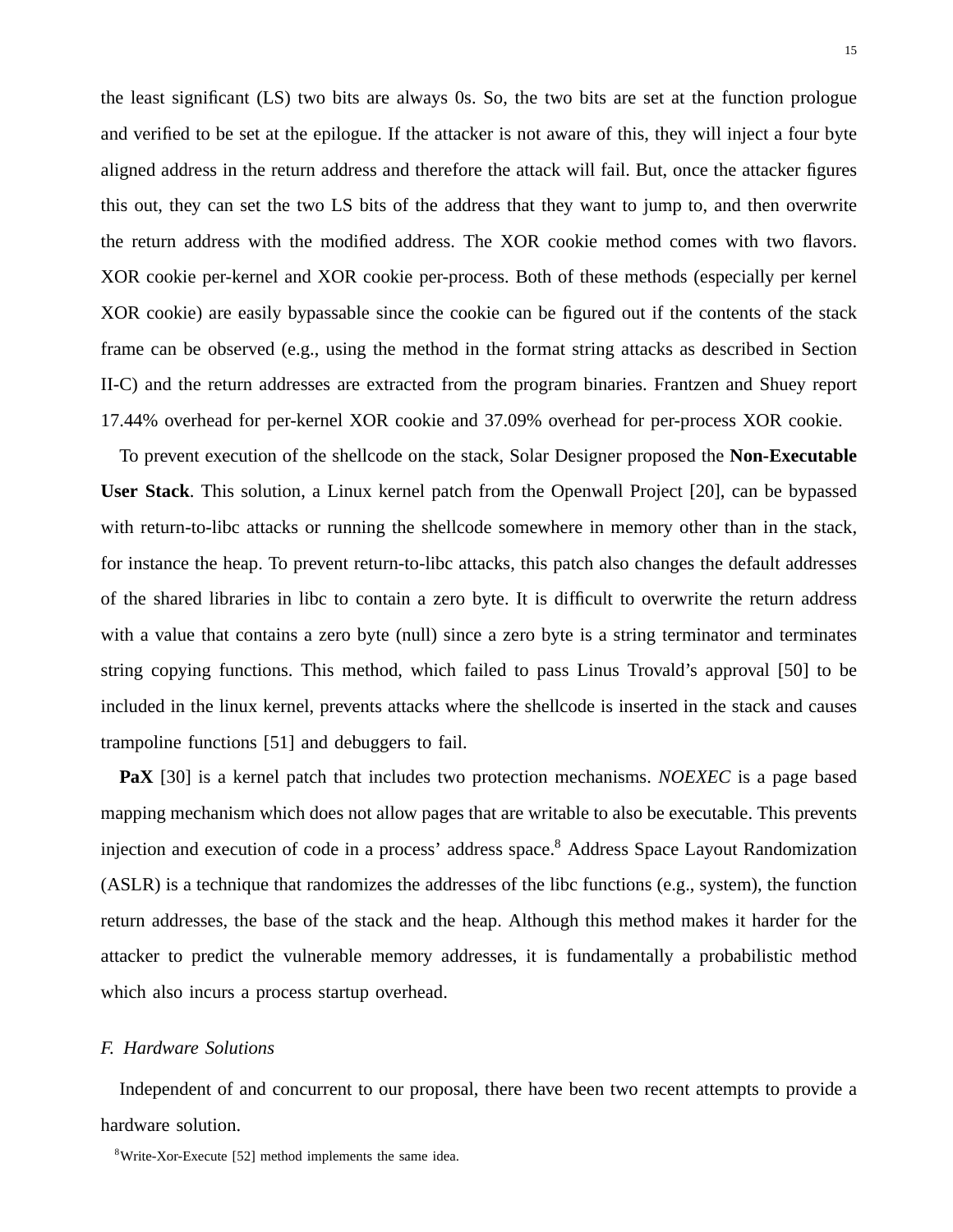Xu, et al. [53] proposed two methods for protection of the function return address from being overwritten on the stack. *Split control and data stacks* protects the return address by storing it on the control stack, away from buffers in the data stack that can be overflowed to overwrite the return address. This approach can be implemented with either compiler or hardware support. The compiler implementation has up to 23% overhead in SPECINT benchmarks and 2% to 5% overhead for an FTP server. The hardware implementation eliminates this overhead, but would require an extra register and a change to the instruction set semantics. The authors assume one page of memory should be enough for every process and do not discuss memory management of the control stack. This method does not protect against Type 2 buffer overflows or format string attacks because the control stack is not protected. The second method, Secure Return Address Stack (SRAS), is a hardware-based approach that is implemented on top of the Return Address Stack (RAS). SRAS stores a redundant copy of the function return addresses in the processor to validate the return addresses on the stack. This method has three versions, *Speculative SRAS*, *Non-Speculative SRAS*, and *Non-Speculative SRAS with Overflow Handling*. Speculative SRAS incurs almost 100% overhead. Non-Speculative SRAS has fixed stack size and cannot handle deeply nested functions. Non-Speculative SRAS with Overflow Handling swaps the contents of the SRAS to the PCB of the process to handle overflows. Xu, et.al do not discuss context switch overhead and their set  $\text{imp}(t)/\text{longimp}(t)$  handling method requires the addition of a special instruction to rewind the SRAS.

Lee et al. [54] also proposed a hardware-based **Secure Return Address Stack** to protect against attacks on the function return address. Changes are made to the microarchitectural structure of the CPU to keep a copy of the return addresses for validation. This approach does not consider 1) register port contention due to validity checks of the return address, 2) issues of cleaning up the SRAS after branch mispredictions, or 3) program flow changes caused by functions like set  $\text{imp}(\cdot)$ and longjmp(). Its performance tests use a single-way, in-order-issue processor, which is outdated compared to modern wide, out-of-order-issue processors.

#### *G. Safer C Language Compilers*

There are several dialects of C that offer security measures employed in higher level languages such as Java, while maintaining the low level and efficient aspects of the C programming language. Enforcing type safety, providing better memory management, and array bounds checks are some of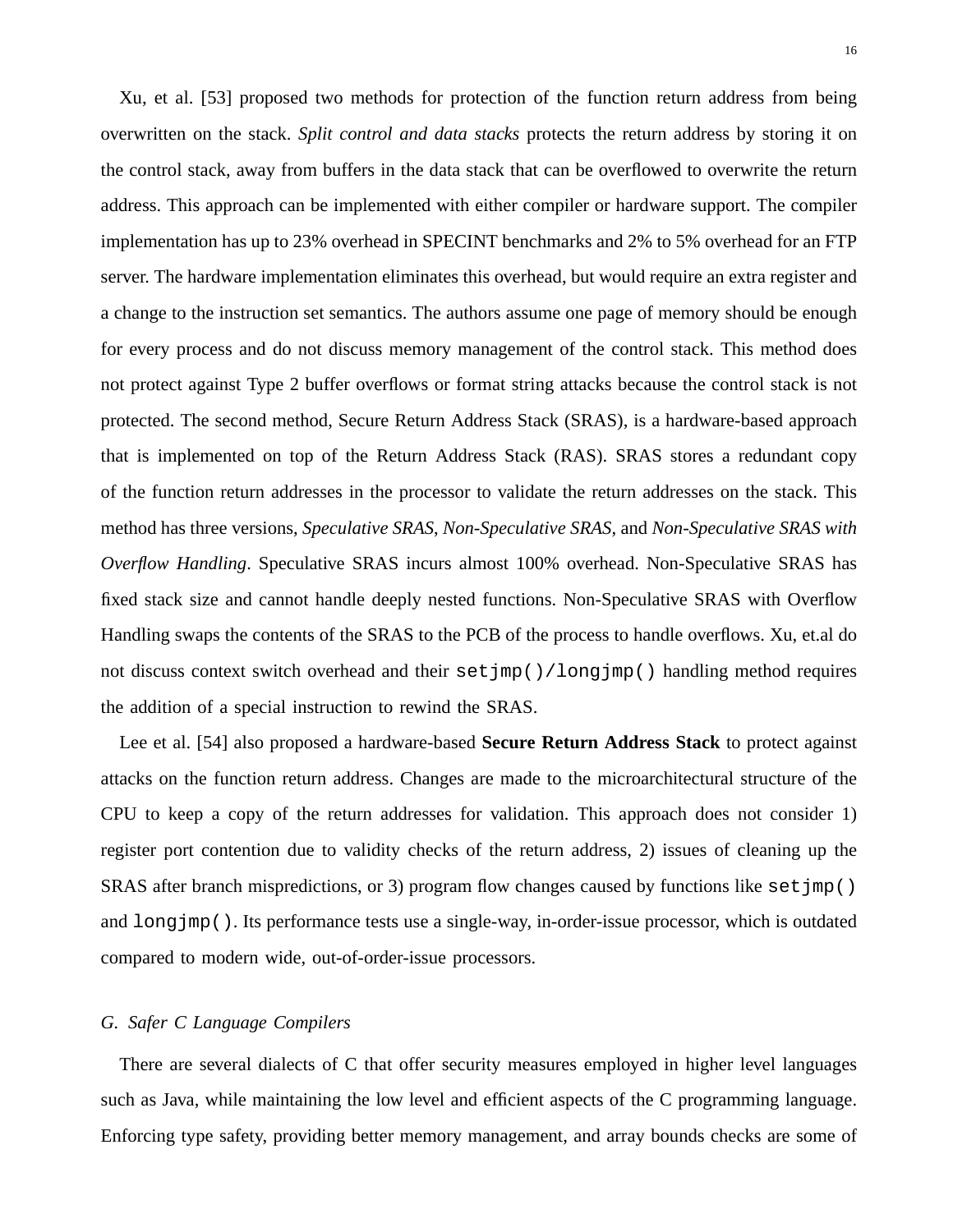the security features employed in Cyclone [55], Safe C Compiler [56], and CCured [57].

These modified variants of C are not simple drop-in replacements. These language modifications require a programmer to change portions of the source code, often requiring some sort of indication where protection should be enabled (otherwise, the normal lack of bounds checking applies for compatibility). The reason for manual activation of bounds checking is that these projects self-report overheads on the order of 100% in some instances. Additionally, they suffer from the same drawbacks on legacy binaries as do other compiler modifications. Namely, they only protect newly compiled programs and do not protect system kernel, libraries, or existing binaries without recompilation.

#### *H. Summary*

Solutions that trade off a high level of security for better performance are eventually bypassed by the attackers and prove incomplete. On the other hand high-security solutions seriously degrade the system performance due to frequent integrity checks and costly software based memory protection. An issue that diminishes the feasibility of these tools and methods is their lack of transparency to the application or to the operating system. Moreover, some earlier methods lack protection against Type 2 attacks. In our evaluation of our hardware-based approach we have elected to compare against StackGuard for several reasons. First, it is the approach that is most widely cited. Second, its mechanism for protecting the return address on the stack is found in the tools ProPolice and Libverify. Third, it is not architecture specific and is therefore portable, and fourth, it reports little overhead while maintaining security against the most prevalent type of attack on the return address pointer.

#### IV. SMASHGUARD: A HARDWARE SOLUTION

In this section we present a hardware solution that is secure and inherently faster than the existing software methods. We elaborate on the complications we face with  $set_jmp()$  and long $jmp()$ , process context switches, and deeply-nested function calls, and how we solve them. Finally, we describe our microarchitecture and discuss hardware implementation issues.

# *A. Overview*

Our approach, which we call SmashGuard, protects against attacks on return addresses by saving the return address in a hardware stack added to the CPU. With each function call instruction, the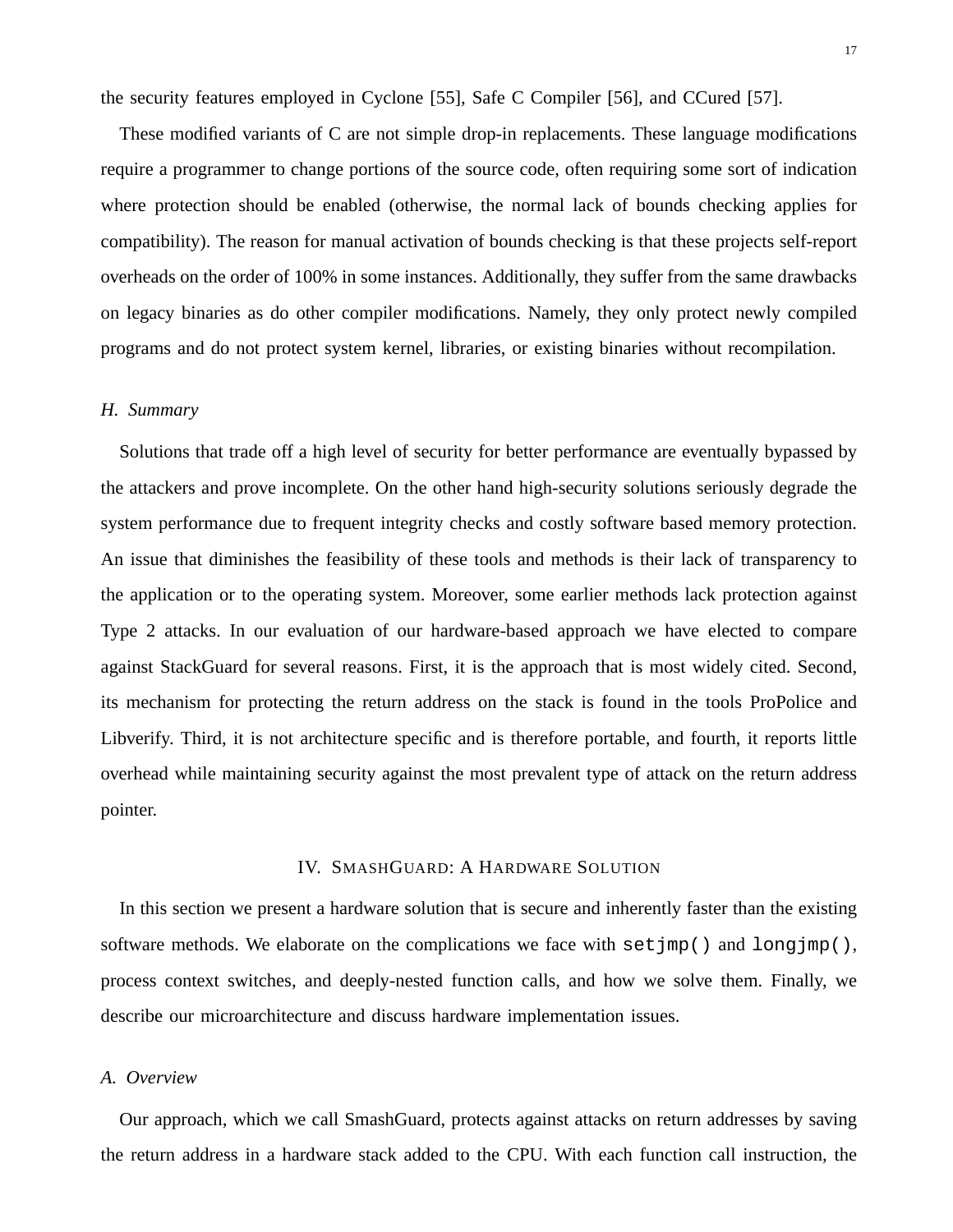|     | $a() { }$<br>$b\{\}\$<br>b()<br>var = setjmp();/* setjmp returns $0$ */ |                 | (b) | $\cdots$<br>ret setjmp $\mapsto$<br>$\cdots$ | longjmp's frame<br>d's frame<br>b's frame<br>a's frame | RA of long mp<br>RA of d<br>RA of b<br>RA of a |
|-----|-------------------------------------------------------------------------|-----------------|-----|----------------------------------------------|--------------------------------------------------------|------------------------------------------------|
| (a) | if $(var == 0)$ {<br>$d()$ ;<br>else f                                  | both setimp and |     | Setjmp Buffer                                | Program Stack                                          | <b>Hardware Stack</b>                          |
|     |                                                                         |                 |     | $\cdots$<br>ret setjmp<br>$\cdots$           | setjmp's frame<br>b's frame<br>a's frame               | RA of setjmp<br>RA of b<br>RA of a             |
|     |                                                                         |                 |     |                                              | Program Stack                                          | <b>Hardware Stack</b>                          |

Fig. 3. Setjmp()/longjmp() example. (a) code snippet, (b) program stack and hardware stack just before long jmp() returns, (c) program stack and hardware stack just before setjmp() returns

return address and the stack frame pointer are pushed onto the hardware stack <sup>9</sup>. A return instruction pops the most recent pair of address from the top of the hardware stack and compares it to its return address. If a mismatch is detected between the two return addresses, then a hardware exception is raised. In the exception handler, the OS may employ a variety of policies based on the desired level of security (e.g., the process may be killed and a report may be sent to syslog).

This simple functionality is not sufficient to handle the problem of set  $\text{imp}($ ) and long  $\text{imp}()$ . set jmp() and long jmp() circumvent the last-in first-out ordering of the program stack causing the hardware stack to become inconsistent with the program stack. As we explain in Section IV-B, we extend the hardware stack's functionality to enable it to maintain consistency.

In the simplest case (single process and nesting of functions less that the size of the hardware stack), all read and writes to the hardware stack are done in hardware via the function call and the return instructions, so there is no instruction that is permitted to read/write directly from/to the hardware stack. Specifically, no user-level load or store instruction can access the hardware stack. To handle the more complicated cases of multiple processes requiring context switching, and deeply nested function calls, the hardware stack needs to be accessible by the OS. As we explain in Section IV-C, we solve this problem by memory-mapping the hardware stack. The user cannot access the hardware stack via the OS either, since it is protected at the kernel privilege level.

<sup>9</sup>In the next section we explain why merely storing the return address on the hardware stack is not sufficient.

 $\mathbf{I}$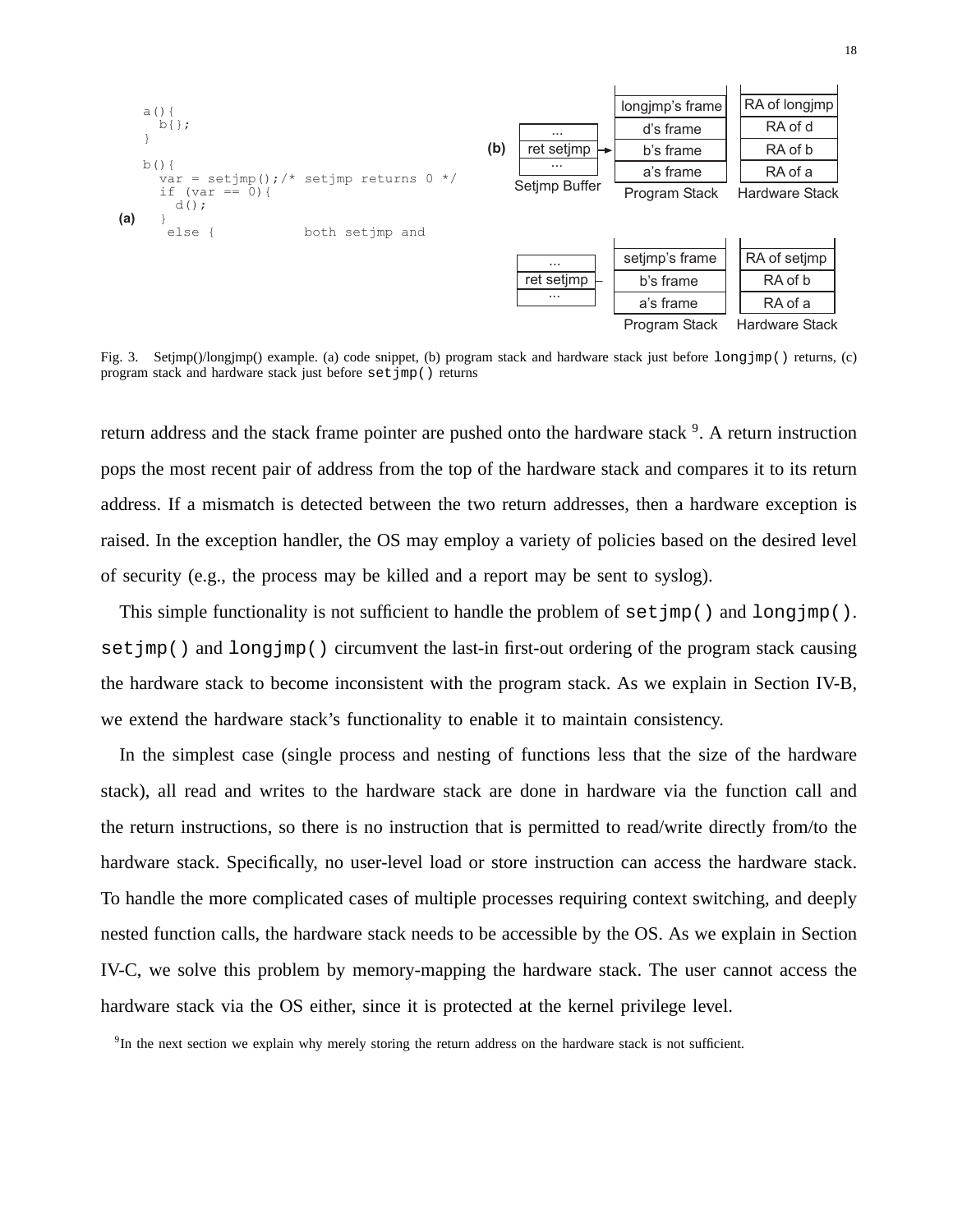#### *B. Handling* setjmp() *and* longjmp()

One of the more complicated aspects of trying to protect the call stack is correctly handling setjmp() and longjmp() functions. Briefly, setjmp() stores the context information for the current stack frame and execution point into a buffer, and longjmp() causes that environment to be restored. This allows a program to quickly return to a previous location, effectively shortcircuiting any intervening return instructions. One place this might be used is in a complex search algorithm: the program uses setjmp() to mark where to return once the item is found, begins calling search functions, and once the target is found it will longjmp() back to the marked point.

Because longjmp() avoids going through the usual function return sequence, our hardware stack becomes inconsistent with respect to the program stack. In Figure 3(a), we show a code snippet where  $a()$  calls  $b()$  which in turn calls  $set_jmp()$ . As is typical in programs using  $set_jmp()$ and longjmp(), depending on setjmp()'s return value *var*, b() may or may not call d(). d() calls long $\text{imp}(\cdot)$ . During execution,  $a(\cdot)$  calls b() and b() calls set  $\text{imp}(\cdot)$ . set  $\text{imp}(\cdot)$ saves a snapshot of b()'s current register state and a copy of its own return address in a buffer. setjmp() then returns with a return value of 0 causing  $d()$  to be called.  $d()$  calls longjmp() which uses setjmp()'s buffer to restore b()'s register state. longjmp() uses the saved return address in the buffer which is  $\text{set}$  jmp()'s return address to return to b() with a return value of 1, allowing  $b()$  to return to  $a()$ .

In Figure 3(c), we show the program stack when  $\text{set}$  jmp() is about to return. We see that the hardware stack is consistent with the program stack. We also see that the buffer holds b()'s state and set  $\text{imp}($ )'s return address. In Figure 3(b), we show the program stack when long  $\text{imp}($ ) is about to return. At this point, the program stack will collapse down to  $b()$ 's frame, and long jmp() will return to set jmp()'s return address using the buffer. Because the return address is coming from the buffer and not the program stack,  $\text{set}$ ;  $\text{p}$  ()'s return address does not exist anywhere – certainly not at the top, nor anywhere below – in the hardware stack, which tracks only the program stack. If nothing is done, SmashGuard would compare the hardware-stack top, which is longjmp()'s return address into d(), against set  $\text{imp}($ )'s return address, and a mismatch would result.

Because the relevant return address simply does not exist in the hardware stack, we propose that long jmp() use an *indirect-jump* (i.e., jump-through-register) instruction to return, rather than use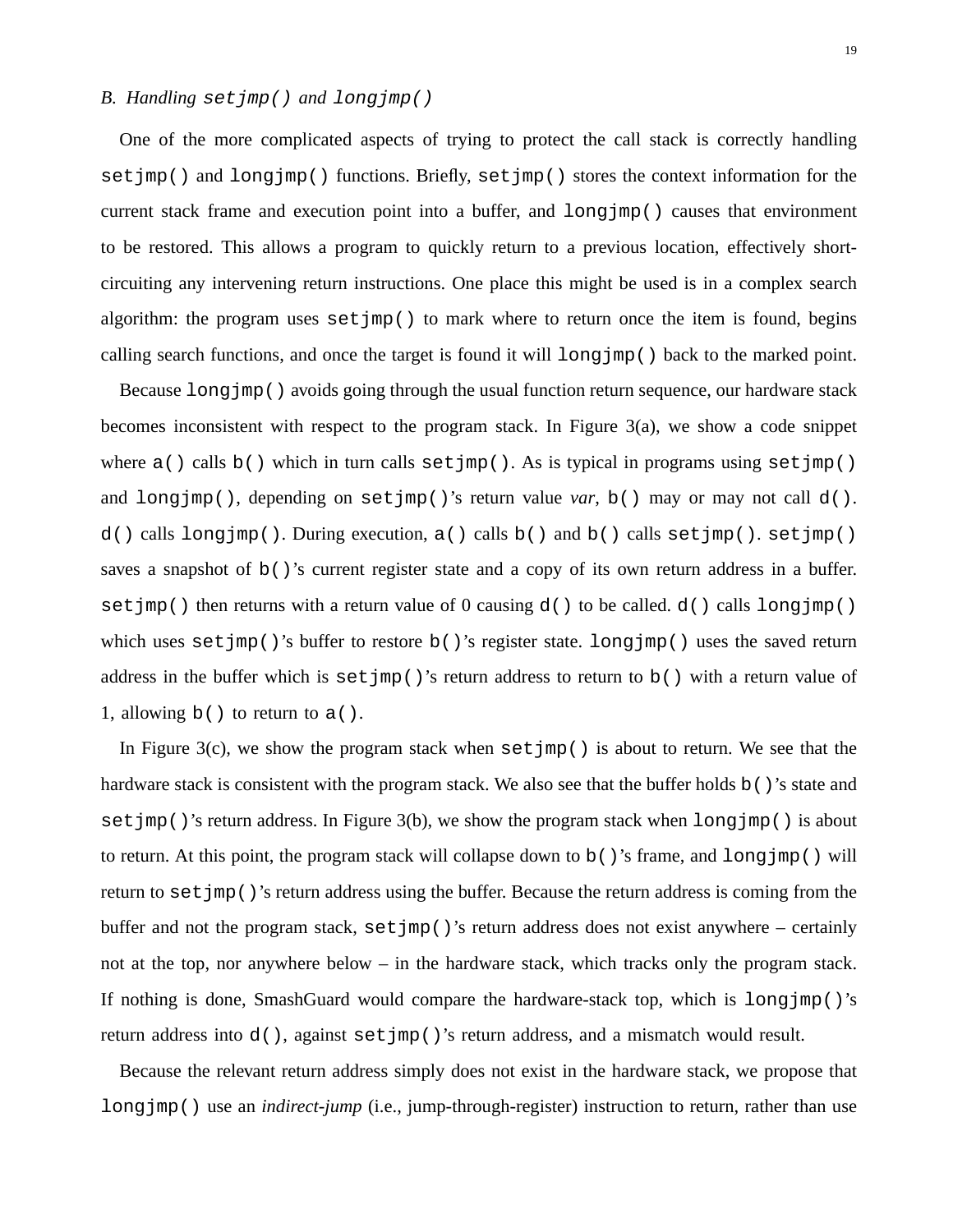a return instruction  $10$ . Because an indirect-jump instruction will not trigger SmashGuard's check, long  $\gamma$  will be allowed to return without a mismatch. The program stack and hardware stack are not consistent yet: the program stack holds frames for b() and a(), but the hardware stack holds the return addresses of longjmp(),  $d($ ),  $b($ ), and  $a($ ) (see Figure 3 (c)). When  $b($ ) returns, a mismatch would result.

However, unlike the previous mismatch situation, the required return address (i.e., b()'s return address) exists in the hardware stack – only not at the top. Therefore, we propose that upon a mismatch SmashGuard keep popping the hardware stack until either a match occurs, or the bottom of the stack is reached in which case the mismatch exception is raised. If a return address is modified due to an attack, none of the addresses on the hardware stack would match and the bottom of the stack will be reached. Therefore, no attack will go undetected. Because the only way for the bottom of the stack to be reached is due to an attack, SmashGuard will never raise a false alarm.

There are two more complications remaining. First, if  $b()$  is called multiple times before long  $\gamma$ mp() is called, then the hardware stack would hold multiple instances of b()'s return address. In that case, the popping of the hardware stack would stop at the first instance of  $b()$ , which may not be the instance that executed the setjmp(). To identify the correct instance, we propose to *store the return address and the stack pointer*, instead of just the return address, in the hardware stack. Now calls push the two values onto the hardware stack, and returns compare both the return addresses and the stack pointers. Using the stack pointer is guaranteed to identify the correct instance because 1) the stack pointer holds a unique value for each instance, and 2) the stack pointer value is the same when a function call and the corresponding function return occurs.

Second, because we require longjmp() to return using an indirect-jump instruction and not a return instruction, returns from long  $\text{imp}(\cdot)$  are not processed within SmashGuard. Therefore, an attack on the return address stored in the setjmp() buffer (via some buffer overflow attack that somehow overflows into the set jmp() buffer) would go undetected. To avoid this problem, we propose that writers of setjmp() and longjmp() library code protect the return address stored in the buffer using schemes similar to StackGuard (e.g., place random numbers around the return address and check their integrity before using the return address in the longjmp()). Because this code is library code and not application code, we retain application transparency.

<sup>10</sup>This is a library modification.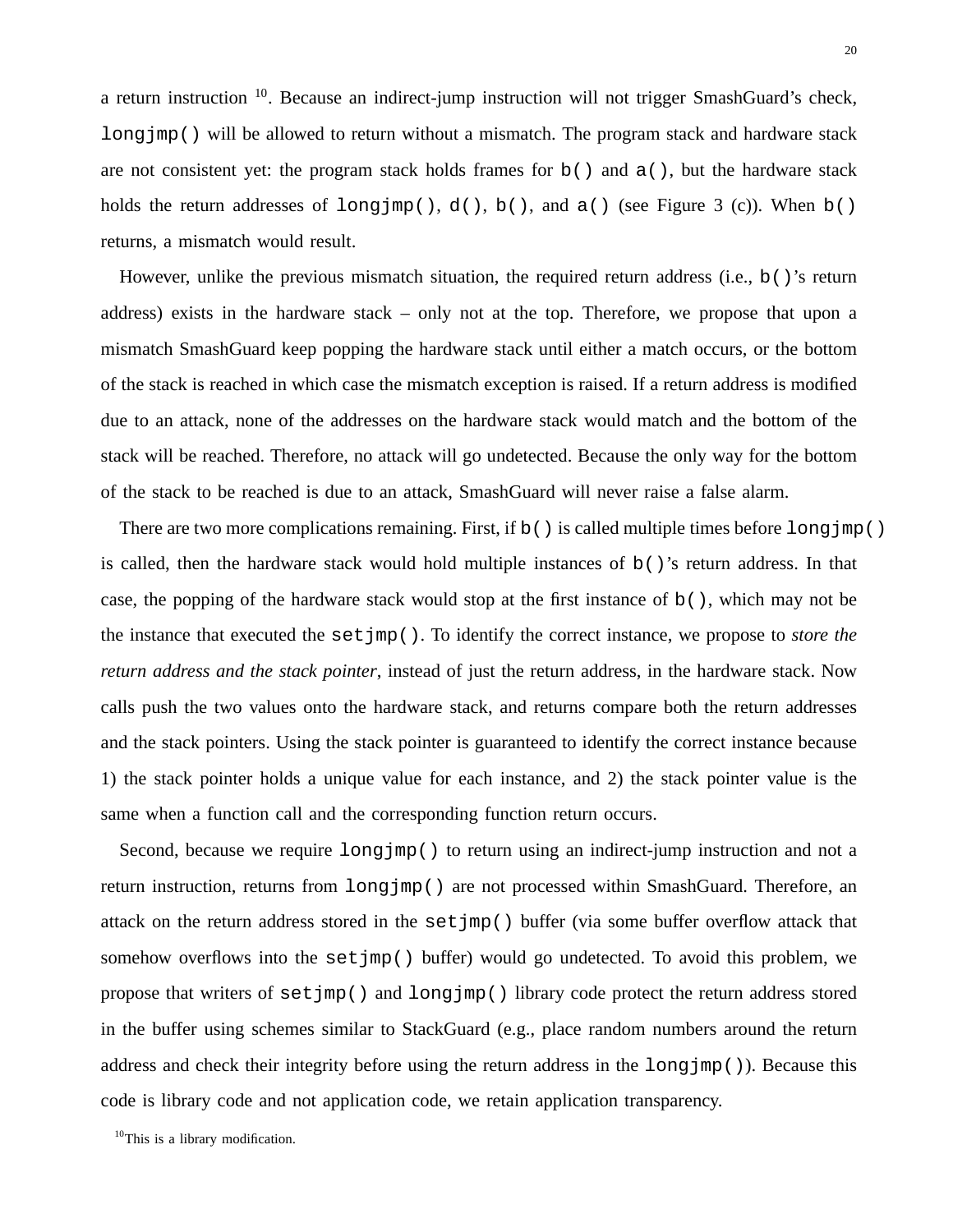Now we explain the solutions proposed by the other approaches described in Section 3 to set jmp() and long jmp(). Techniques, such as StackGuard, that do not store a copy of the return address stack need not do anything special for setjmp() and longjmp(). RAD's solution is to continue to pop return addresses off of their stored table of return addresses until a match is found. The problem with this approach is that it is possible that the modified return address value exists somewhere further down on the hardware stack, causing execution to continue without detecting the problem. As has been pointed out before, failing to stop execution is no worse than the current situation where no check is being made, but this answer is unsatisfactory.

The hardware solution proposed by Lee, et al. [54] lists four ways to handle setjmp() and longjmp(), none of which retain both security and the functionality of the code. On the two extremes the authors suggest either prohibiting set  $\text{imp}(t)/\text{longimp}(t)$  or disabling the hardware stack protection for programs that contain  $\text{setimp}()/\text{longimp}()$ . An intermediate solution, is to introduce new user-mode (i.e., non-privilege mode) instructions sras pop and sras psh (SRAS is the name of their proposed hardware solution) to make the hardware stack consistent after a longjmp(). They propose injecting these instructions either at compile time or at runtime. However, a malicious user could use the instructions to tamper with the hardware stack itself, possibly compromising security.

# *C. Handling Deeply-Nested Function Calls and Process Context Switches*

Because our solution is the same for deeply-nested calls and context switches, we describe these issues together. The hardware stack may fill up for programs with deeply-nested function calls. A 2-KB stack holds 512 32-bit addresses (e.g., x86) or 256 64-bit addresses (e.g., Alpha). To handle nested function calls deeper than 512 (256) smashguard raises a hardware-stack-overflow exception, which copies the contents of the hardware stack to the program's Process Control Block (PCB) where it is saved at context switch. The PCB includes a stack of stacks and every time a stack is full, it is appended to the previous full stack. Another exception, hardware-stack-underflow, will be raised when the hardware stack is empty to copy in the last saved full-stack from the PCB. These exceptions are not a performance concern because we expect them to be infrequent. Indeed, in our experiments with the SPEC2000 benchmarks, our 2-KB stack was sufficiently large such that no overflows occurred.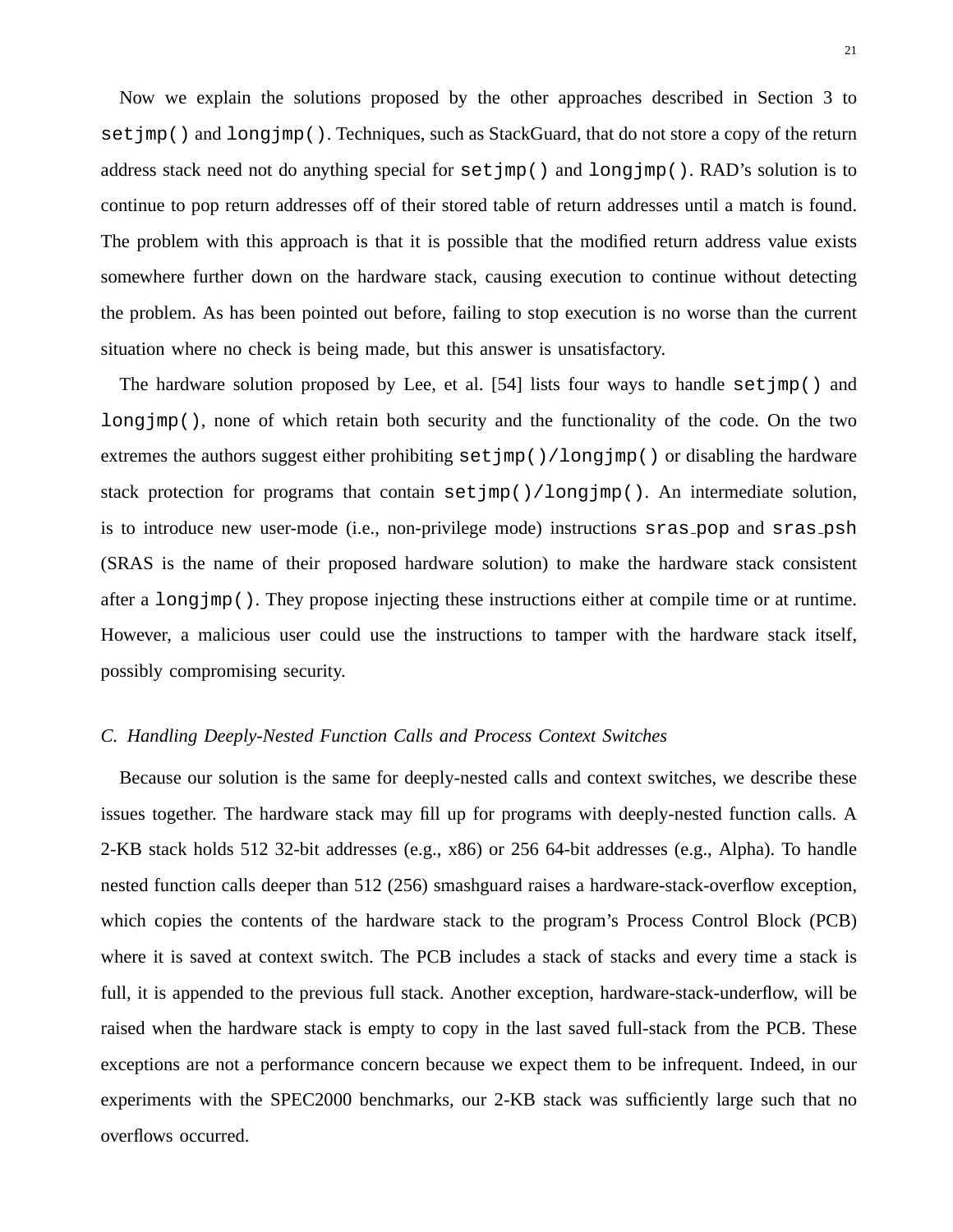A context switch requires saving process state, requiring that we 1) copy out the hardware stack of the running process either to the PCB or a memory location pointed by a special pointer in the PCB, and 2) copy in the hardware stack of the scheduled process. To handle both the above scenarios without adding any special instructions to the instruction set, we employ memory mapping (similar to memory-mapped I/O), so that regular load or store instructions can be used to read and write the stack in these scenarios. We map a part of the address space to the hardware stack. A regular load or store access to this part translates to a read or write access to the hardware stack, much as memory-mapped I/O devices are read and written. Recall that I/O devices are protected from direct access by user-level code via virtual memory protection. Similarly, direct access to the hardware stack is forbidden by virtual memory protection. Thus, only the OS can read or write the memory-mapped stack, and the OS does so to handle both scenarios. Because the saving and retrieving of the hardware stack from memory is handled by the kernel our method is secure.

Although SmashGuard increases the state that needs to be saved and restored at context switches, we expect this overhead to be small. In typical interactive desktop environments, modern operating systems target about 1% overhead for context switches due to time slice expiration. For a 10-20 milliseconds time slice, the context switch overhead (i.e., time spent in the OS to switch from one process to another) is about 100-200 microseconds. Copying our 4-KB (512 64-bit words) hardware stack will require about 1000 instructions (a pair of load and store instructions for each word), which may take around 2000 cycles (assuming a conservative 0.5 instructions per cycle). At 1 GHz, this copy adds 2 microseconds to the context switch time of 100-200 microseconds, or about 1- 2% of context switch time. With a 10-20 millisecond time slice, copying adds about 0.01-0.02% overhead to wall clock time. In more context-switch-intensive environments (e.g., interrupt-intensive embedded systems), the copying overhead will be higher.

#### *D. Implementation*

In this section, we describe three implementation schemes that allow different trade-offs between implementation difficulty and performance. We explain our implementations in terms of an Alphalike RISC architecture that places the return address of a call instruction in a *link register*. This link register may be either an implicit register that is hard-coded in the instruction set, or a register explicitly-specified in the call instruction. The return instruction uses a *return address register* –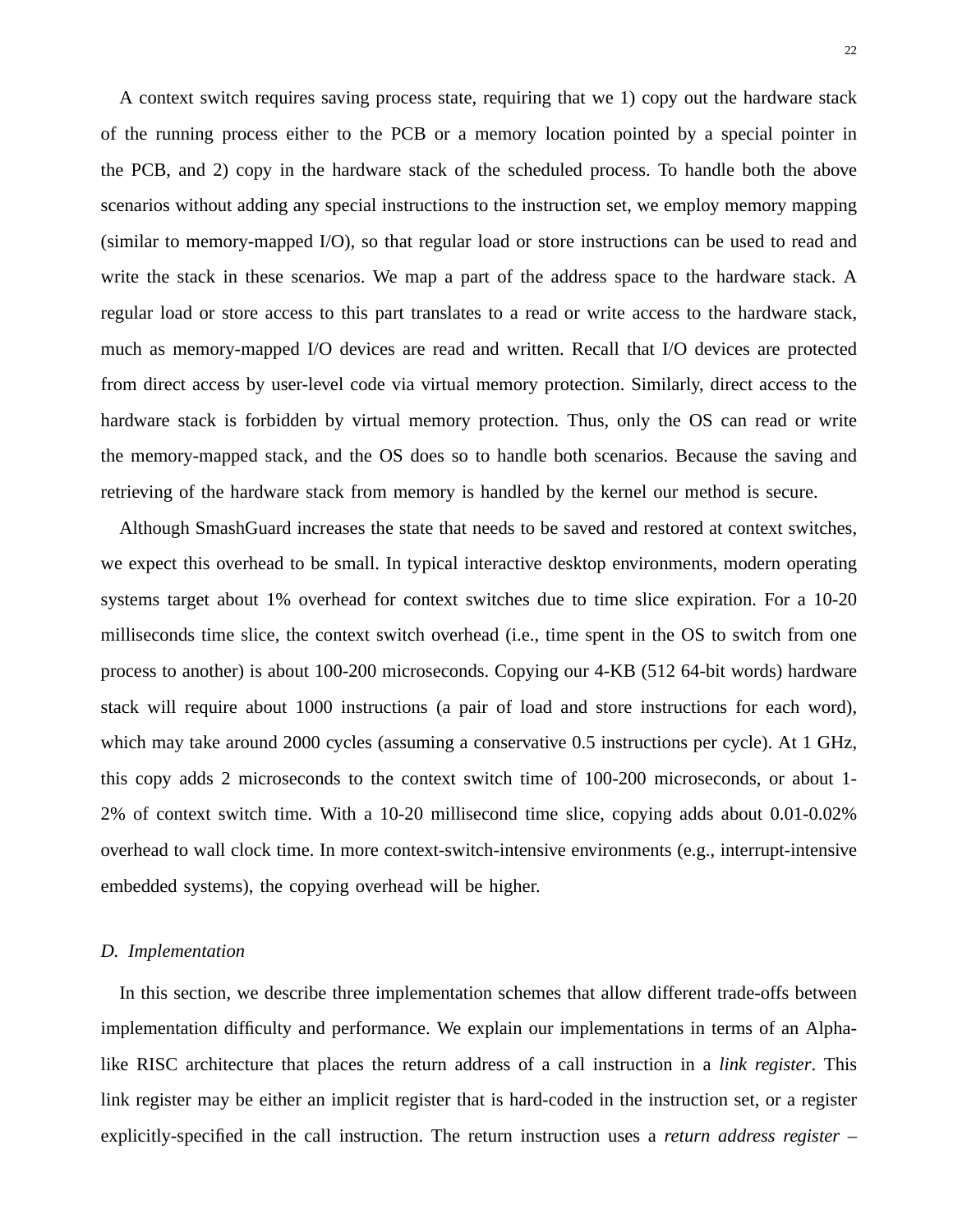either the implicit register or an explicitly-specified register to return.

SmashGuard modifies call instructions to push the link register and the stack pointer register onto the hardware stack. Recall that both are needed to accommodate setjmp()/longjmp() (see Section IV-B). Return instructions pop off the hardware stack and check the return register and the stack pointer against the popped values. Because modern processors execute instructions out of program order and speculatively under branch prediction, call and return instructions may be executed under misspeculation and out of program order. Consequently, pushing on and popping off the hardware stack at the time of execution of call and return instructions is not reliable. Doing so would require that we clean up the hardware stack on mispredictions. To avoid this complication, we push on and pop off the hardware stack when call and return instructions commit, which occurs in program order and after all outstanding speculations are confirmed. However, there is one main difficulty: call and return instructions do not carry the needed register values – the link register and the return address register – with them to the commit point. The link register is written to the register file when the call instruction executes, and the return address register value is used by the return instruction when it executes, well before commit. Certainly the instructions do not carry the stack pointer to the commit point. There are two options: 1) obtain the register values from the pipeline during instruction execution, or 2) obtain the values from the register file at instruction commit.

For the first option, we use a table, called the return address table (RAT), into which call and return instructions place the register values. The values are read from the RAT upon instruction commit and pushed on the hardware stack, or compared against the top of the stack. To avoid complications in matching instructions to their RAT values, we make the RAT as large as the active list (or the reorder buffer, which is used to hold all in-flight instructions until commit), so that instructions can easily find their register values simply by using their active list pointers. Because the RAT is accessed using the active list pointers, misprediction – rollbacks of the active list – automatically roll back the RAT. This advantage does not exist if we had used the hardware stack itself to hold speculative values, because rolling back the active list, which is a queue, is not similar to rolling back the hardware stack, which is a stack.

The only issue now is that call and return instructions need to read the stack pointer register value (from the register file or bypass paths), an action that is not taken in conventional pipelines. This extra read, however, is not a problem because calls and returns read at most one source operand (a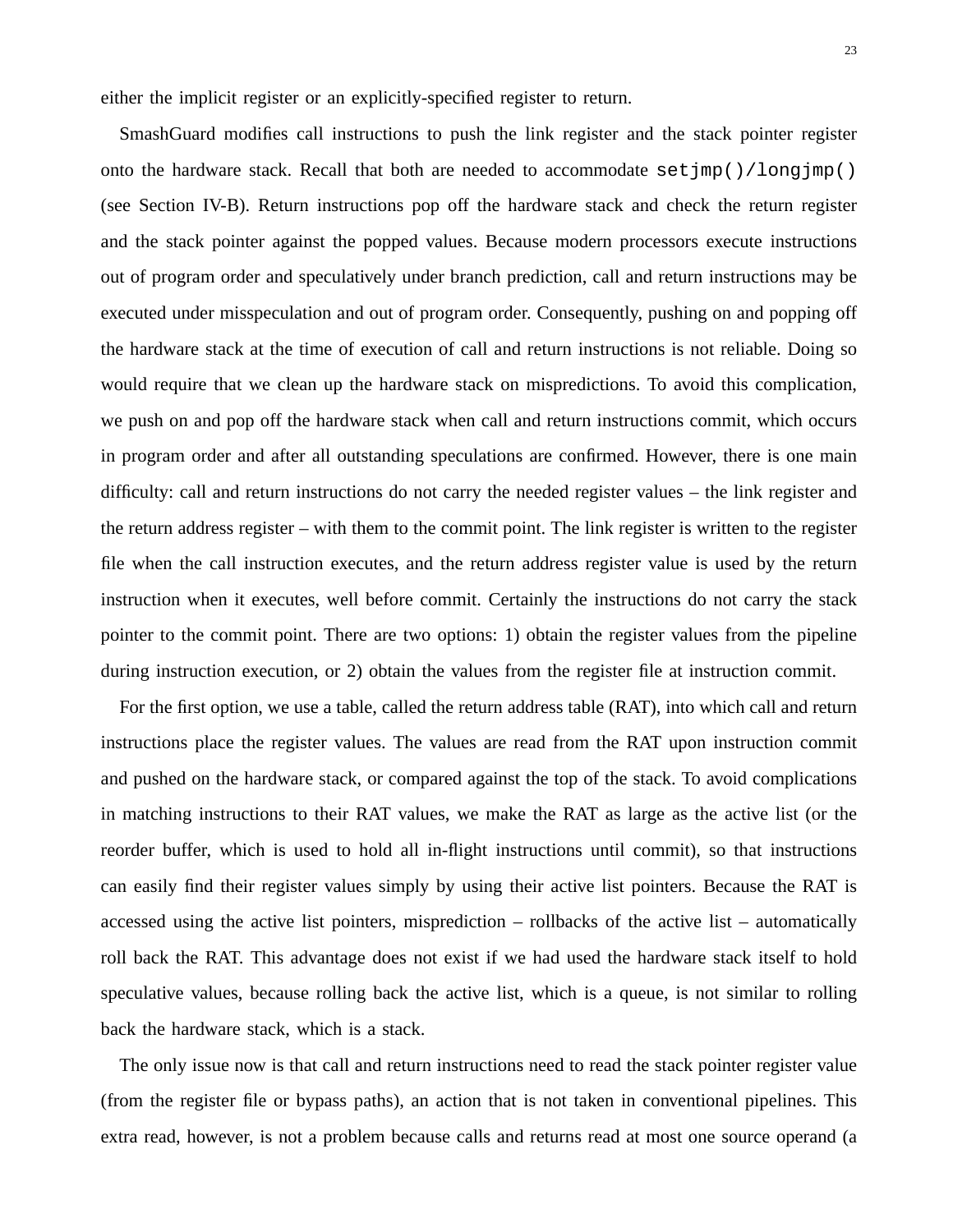call-through-register reads the call target from a register), implying the stack pointer can be read in place of the non-existent second source operand. The link register value is computed by calls and can be pulled off from wherever it is computed (e.g., the execute stage).

Because the RAT is invisible to the software, like the hardware stack, this scheme is secure. Because the number of in-flight instructions is not large (e.g., 300 instructions) and because call and return instructions are relatively infrequent, the RAT need be neither large (e.g., a 2-KB RAT would suffice) nor support high bandwidth. Because this option results in virtually no performance degradation, we call this scheme *No-Stall*.

If the RAT does not fit the constraints of a specific pipeline implementation, designers may pursue the second option of reading the values from the register file. This option raises two issues: 1) because of register renaming, we cannot access the physical register file with the architectural register specifiers, and 2) the register file needs to be accessed by all committing call and return instructions, which may contend with instructions in the register read stage of the pipeline.

We address each of these issues in turn. Call and return instructions have to carry the required physical register specifiers to the commit point. It would seem that carrying the required values themselves instead of the specifiers is a better option. However, there are two advantages with the specifiers: 1) the specifiers are smaller than the values (e.g., 8-bits versus 64-bits), and 2) in modern pipelines, instructions already carry the previous physical register specifier mapping the architectural destination register to the commit point, so that the previous physical register may be freed. Therefore, the wires and control circuitry needed to carry specifiers already exist; we simply need one additional specifier to be carried.

The only remaining complication is register port contention. Because adding extra register file ports is expensive, and because call and return instructions are not frequent enough to cause significant contention, we propose two schemes to handle contention: a conservative scheme called *Complete-Stall* and a more aggressive scheme called *Partial-Stall*. In the Complete-Stall scheme, we completely stall issue in a cycle in which a call or a return instruction commits. The rationale is that it may be hard to design a select logic that accounts for register port requirements of committing call and return instructions, in addition to the usual resource requirements of instructions waiting to be selected. The select logic is usually on the critical path of the clock, and such additional requirements may impact clock speed. In the Partial-Stall scheme, the select logic stalls only those instructions as are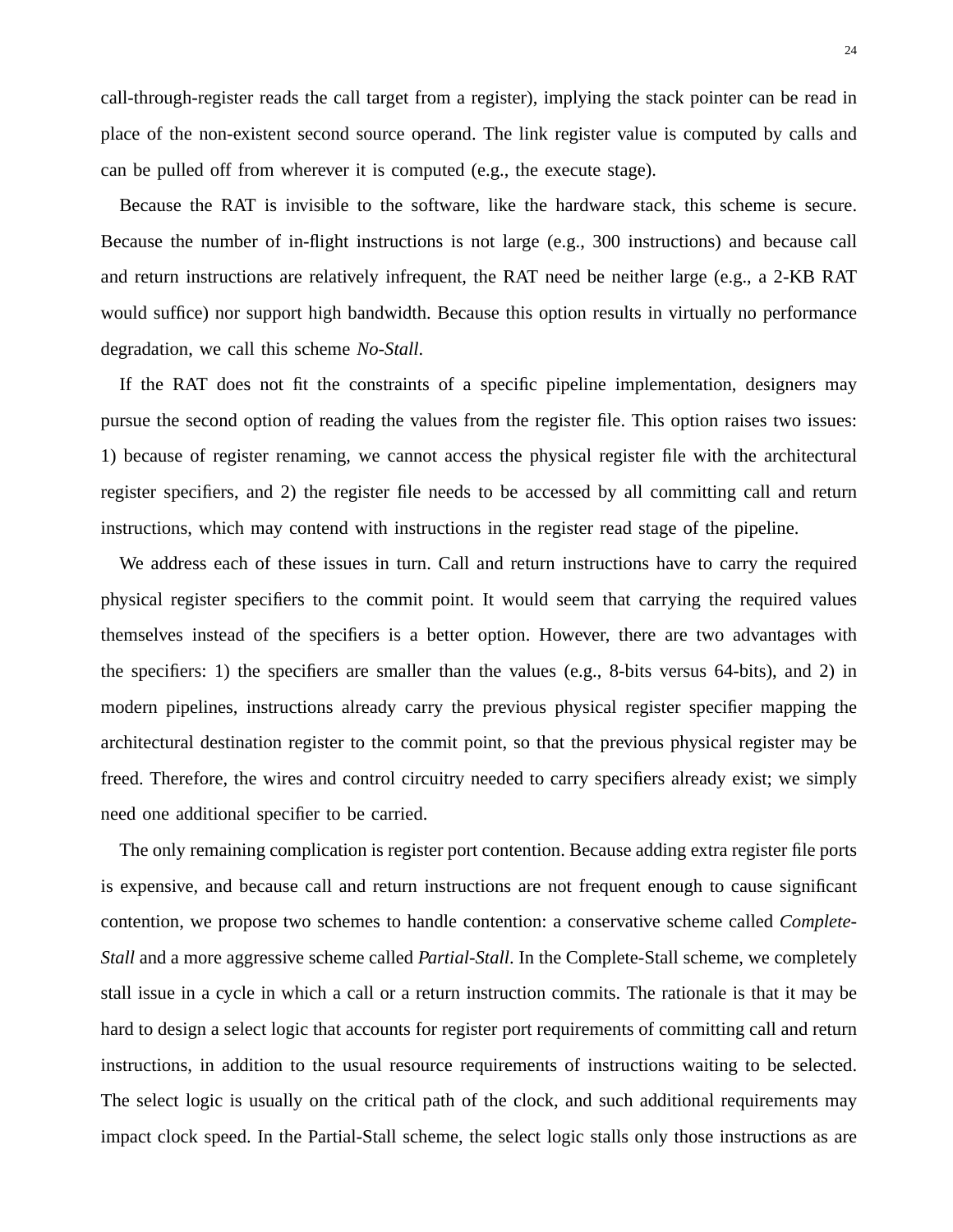needed to free up the requisite number of ports for the committing calls and returns.

# *E. Implementation Cost*

SmashGuard's implementation cost is minimal. The main component of the cost is the hardware stack in the processor to hold function return addresses. Considering that modern microprocessors employ on-chip level one (L1) caches of sizes 32-64 KB, and on-chip L2 caches exceeding 1 MB, the 1 KB stack adds minimal overhead (less than one-tenth of one percent) to the chip.

Adding the stack to the next implementation of an instruction set (e.g., Pentium III and Pentium IV are both implementations of the x86 instruction set) does not present any difficulties. It is common practice for newer implementations to incorporate optimizations for better performance. Indeed, such optimizations often involve employing tables which are similar to SmashGuard's hardware stack.

When introducing new hardware, a key cost factor to avoid is the introduction of new instructions to the instruction set. New instructions imply an implicit cost in future implementations that must support the new instructions (in their original form) for compatibility reasons. Because SmashGuard introduces a hardware stack, we have to ensure that the stack does not imply new instructions. If the hardware stack were completely invisible to software (e.g., the hardware caches are usually invisible to the user-level code, unless the code optimizes for cache performance), then the stack will not require new instructions. In our approach the hardware stack is invisible to software except for context switches and when the call depth exceeds the stack size. In the later case, an exception is raised and the exception handler copies the stack to locations in memory owned by the OS.

## *F. Issues Raised by Multithreading*

Some modern processors implement Simultaneous MultiThreading (SMT) [58] which simultaneously executes multiple threads on a single pipeline. Multiple threads sharing a single hardware stack in SmashGuard may make the effective size of the stack too small. Because SMT already provides as many copies of certain hardware resources (e.g., rename tables, load/store queue, active list) as the number of threads, SmashGuard's hardware stack can also be replicated. Second, kernel-level multithreading does not cause any problems for SmashGuard because the threads are switched in and out by the OS and the hardware stack can be saved and restored as part of the context switch. Third, process migration in multiprocessor systems does not cause any problems. Conventional systems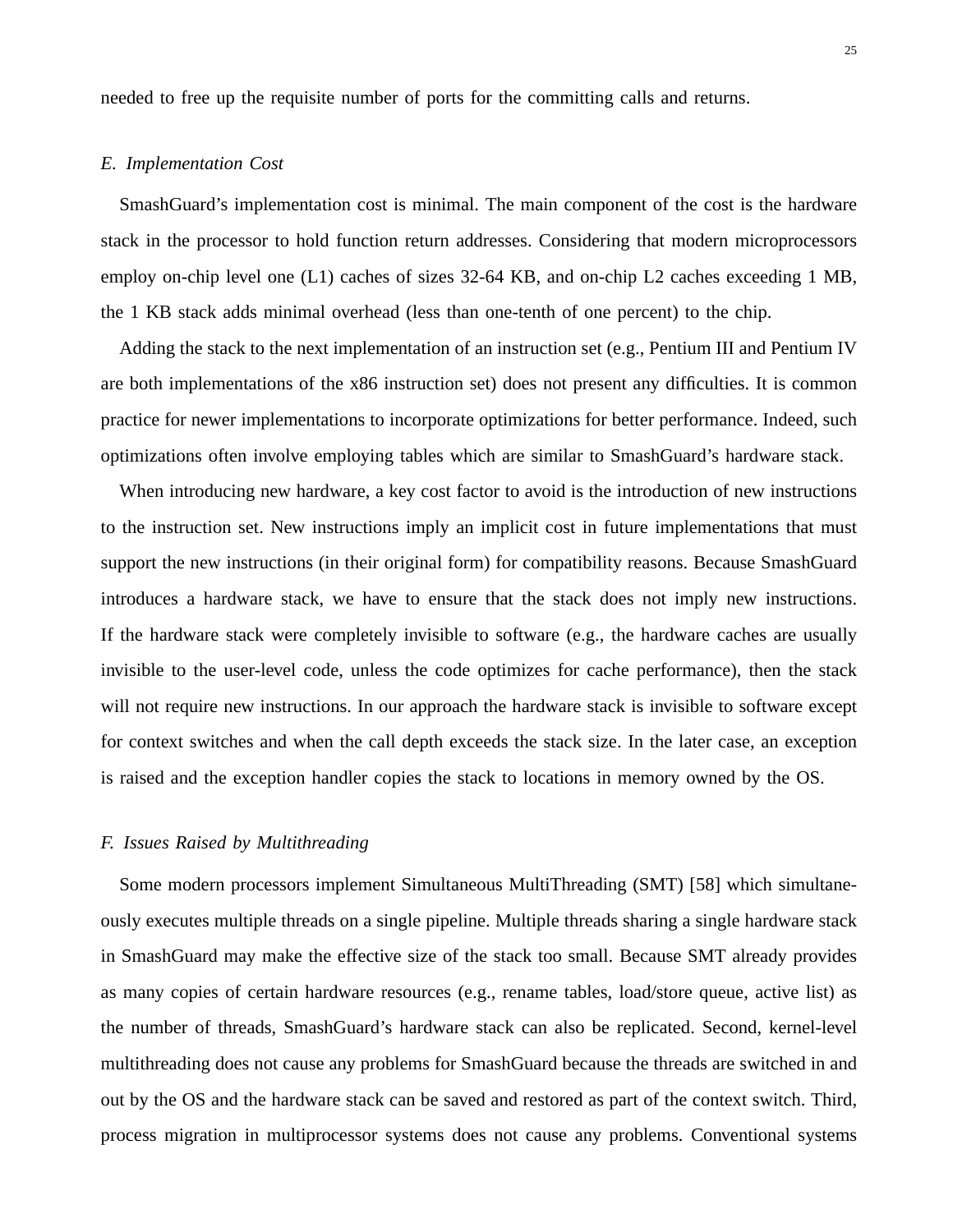explicitly migrate some of the process state such as register and TLB contents, SmashGuard's hardware stack can also be migrated explicitly.

However, user-level multithreading is problematic for SmashGuard because multiple user-level threads would share the hardware stack, but call and returns from the threads would interleave in arbitrary order, and not LIFO. Because user-level threads do not go through the OS for invocation, suspension, and resumption, an OS-driven context switch cannot be used to share the hardware stack among the threads. The option of providing a large number of stacks in hardware is not attractive either because the number of stacks needed would be large (e.g., 256) to avoid restricting user-level threading. One option is to allow threads the same hardware stack by (statically or dynamically) partitioning the stack and accessing the stack based on a thread identifier (id). The thread id is maintained by the thread library in a register and the thread id allows each thread to access its part of the hardware stack. Any overflow or underflow would be handled as before. Another option is to disable SmashGuard and use software-based solutions for user-level multithreaded code. Finally, certain synchronization primitives such as coroutines may be difficult to accommodate in SmashGuard. Coroutine calls may be done in one thread and returns in another thread, and it may be hard to synchronize the hardware stacks of the two threads. Here again, an option is to disable SmashGuard and use software-based solutions for coroutine-based code. In both of these cases recompilation is not an issue because the user code is available.

TABLE II HARDWARE PARAMETERS

| Processor                | 4-way issue, 128-entry window, 64-entry ld/st queue (10 cyc br. penalty)                            |  |  |  |  |  |  |
|--------------------------|-----------------------------------------------------------------------------------------------------|--|--|--|--|--|--|
| <b>Branch Prediction</b> | 8K/8K/8K hybrid, 128-entry RAS, 4-way 8K BTB                                                        |  |  |  |  |  |  |
| L1 Cache                 | 64K 2-way 2-cycle I/D (lockup free and pipelined)<br>2MB 8-way 14-cycle (lockup free and pipelined) |  |  |  |  |  |  |
| L <sub>2</sub> Cache     |                                                                                                     |  |  |  |  |  |  |
| Main Memory              | Infinite capacity, 80 cycle latency split transaction 32-byte wide bus                              |  |  |  |  |  |  |
| Hardware Stack           | 512-entry Hardware Stack                                                                            |  |  |  |  |  |  |

## V. EXPERIMENTS AND RESULTS

In this section, we evaluate the performance of SmashGuard and StackGuard, a software based protection mechanism, on a common execution-driven simulation infrastructure for a modern, highperformance processor.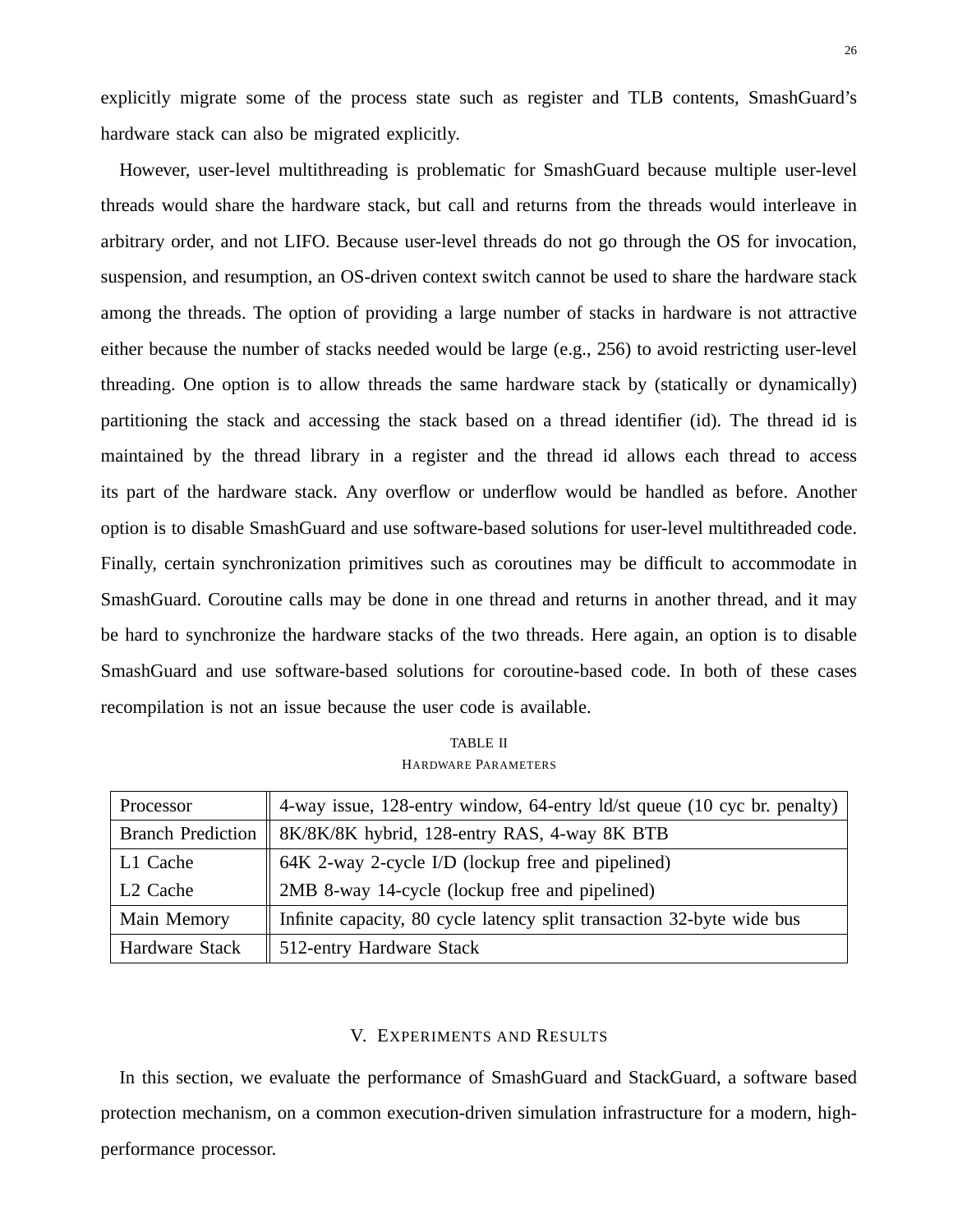#### TABLE III

| Int       | bzip | crafty      | gap  | $_{\rm gcc}$ | gzip | mcf      | parser      | perlbmk | twolf             | vortex | vpr   |  |
|-----------|------|-------------|------|--------------|------|----------|-------------|---------|-------------------|--------|-------|--|
| CF        | 4.24 | 6.89        | 3.37 | 2.41         | 3.34 | 6.06     | 14.08       | 9.71    | 8.13              | 13.33  | 16.67 |  |
| CD        | 12   | 32          | 77   | 61           | 12   | 22       | 238         | 65      | 18<br>17<br>31    |        |       |  |
| I4        | 1.9  | 1.8         | 2.0  | 1.7          | 1.9  | 0.7      | 1.7         | 1.4     | 1.5               | 1.9    | 2.2   |  |
| <b>I8</b> | 2.1  | 2.2         | 2.5  | 1.8          | 2.1  | 0.7      | 1.8         | 1.6     | 2.8<br>1.7<br>2.3 |        |       |  |
| <b>FP</b> | ammp | applu       | apsi | art          | mesa | mgrid    | swim        | wupwise |                   |        |       |  |
| <b>CF</b> | 4.83 | $\sim \! 0$ | 2.11 | 0.34         | 7.35 | $\sim 0$ | $\sim \! 0$ | 8.33    |                   |        |       |  |
| CD        | 17   | 13          | 20   | 12           | 15   | 16       | 13          | 14      |                   |        |       |  |
| I4        | 2.2  | 2.6         | 1.9  | 1.6          | 2.3  | 2.5      | 2.8         | 2.0     |                   |        |       |  |
| <b>I8</b> | 2.5  | 3.1         | 1.9  | 1.7          | 2.9  | 2.7      | 3.8         | 2.3     |                   |        |       |  |

CALL FREQUENCY PER 1K INSTRUCTIONS (CF), MAXIMUM CALL DEPTH (CD), AND BASE IPCS USING 4-WAY (I4) AND 8-WAY (I8) ISSUE WIDTHS FOR INTEGER AND FLOATING POINT BENCHMARKS

#### *A. Methodology*

We modified the SimpleScalar-3.0 simulator [59] to model two of our three schemes of Smash-Guard – Partial-Stall and Complete-Stall. We do not report No-Stall because it incurs almost no performance overhead. Table II shows the base system configuration parameters used throughout the experiments, unless specified otherwise. We simulate both 4- and 8-way out-of-order issue superscalar processors augmented with a 512-entry hardware stack for SmashGuard. We modified *gcc-3.0.3* to port StackGuard to the Alpha architecture. The ported version of StackGuard modifies the prologue and epilogue code of the compiled functions to include the terminating canary (see Section III-C). In Figure 4 we show the eight extra instructions inserted by our StackGuard patch. The prologue code places the terminating canary (0x000aff0d) on the program stack, and the epilogue code loads the canary from the stack and compares it to the original. If there is mismatch, the function attack handler() is called.

We compiled the benchmarks on an Alpha machine running Tru64 using the original gcc and the StackGuard port. The original gcc's binaries are used by the SmashGuard runs. Because the StackGuard port to handle C libraries is not available, we compiled only the benchmark code with the StackGuard port and used the standard C libraries. Accordingly, our simulator samples performance only in the application functions and not the library functions. We ran the SPEC2000 benchmarks shown in Table III. We used f2c to covert fortran-77 benchmarks (applu, apsi, equake, mgrid, sixtrack, swim, and wupwise) to C. We did not simulate Fortran-90 (facerec, fma3d, galgel,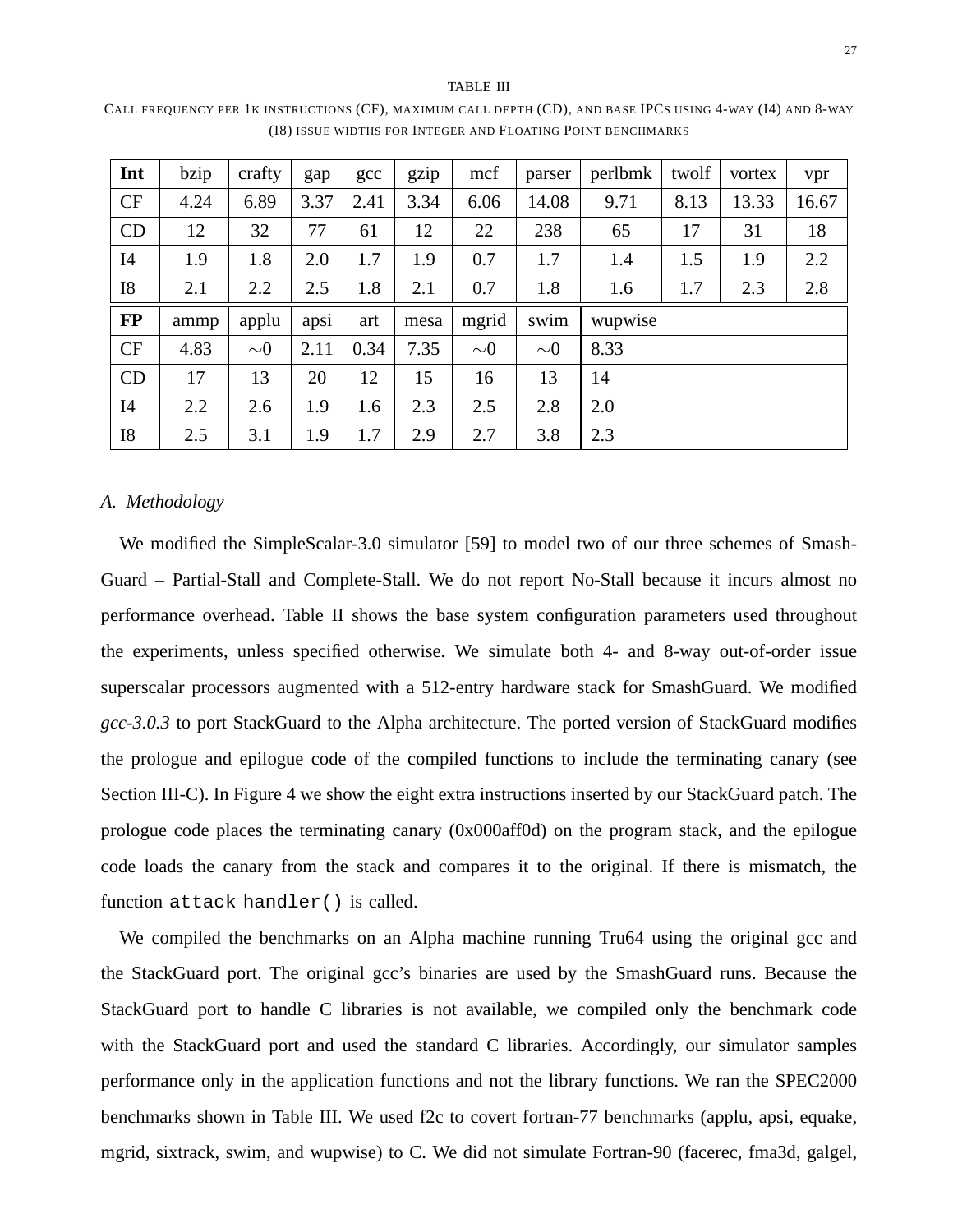```
function entry:
<old prologue>
 ldah $1, 11 #move canary into reg
 lda $1, -243($1)
 stq $1, 0($30)
<old prologue>
  ...
<function body>
  ...
 ldq $1, 0($30) #load canary from stack
 ldah $2, 11 #move canary into reg
 1 da $2, -243(52)cmpeq $1, $2, $3 #compare
 bne $3, $Label
 call $26, attack_handler
$Label:
 <old epilogue>
 ret
```
Fig. 4. StackGuard's extra instructions

and lucas) and  $C_{++}$  (eon) benchmarks as doing so would require implementing StackGuard in Fortran-90 and C++ compilers. While the total number of instructions executed by SmashGuard and StackGuard are different, the number of call/returns are the same in SmashGuard and StackGuard. Therefore, we ran each benchmark for the same number of call instructions in each case for fair comparison. We skipped 20 million calls and ran 10 million calls for all the integer programs (bzip, crafty, gap, gcc, mcf, parser, perlbmk, twolf, vortex, and vpr) and for three floating-point programs (ammp, mesa, and wupwise). The rest of the floating-point programs have such low call frequency that we had to simulate fewer calls to avoid inordinately extending our simulation time. We skipped 1 and 0.5 million calls and ran 1 and 0.5 million calls for apsi and art, respectively. Programs applu, mgrid, and swim make virtually no application calls. We do not show results for equake and sixtrack because they make only library calls.

# *B. Functionality Results*

To verify that our hardware modifications can actually detect changes in the program return address, we created a binary for the Alpha that overwrites one of its own local buffers and executed it in the simulator. We were limited to self-attacking code because SimpleScalar only supports single process execution. Our hardware modification was able to detect that the return address value being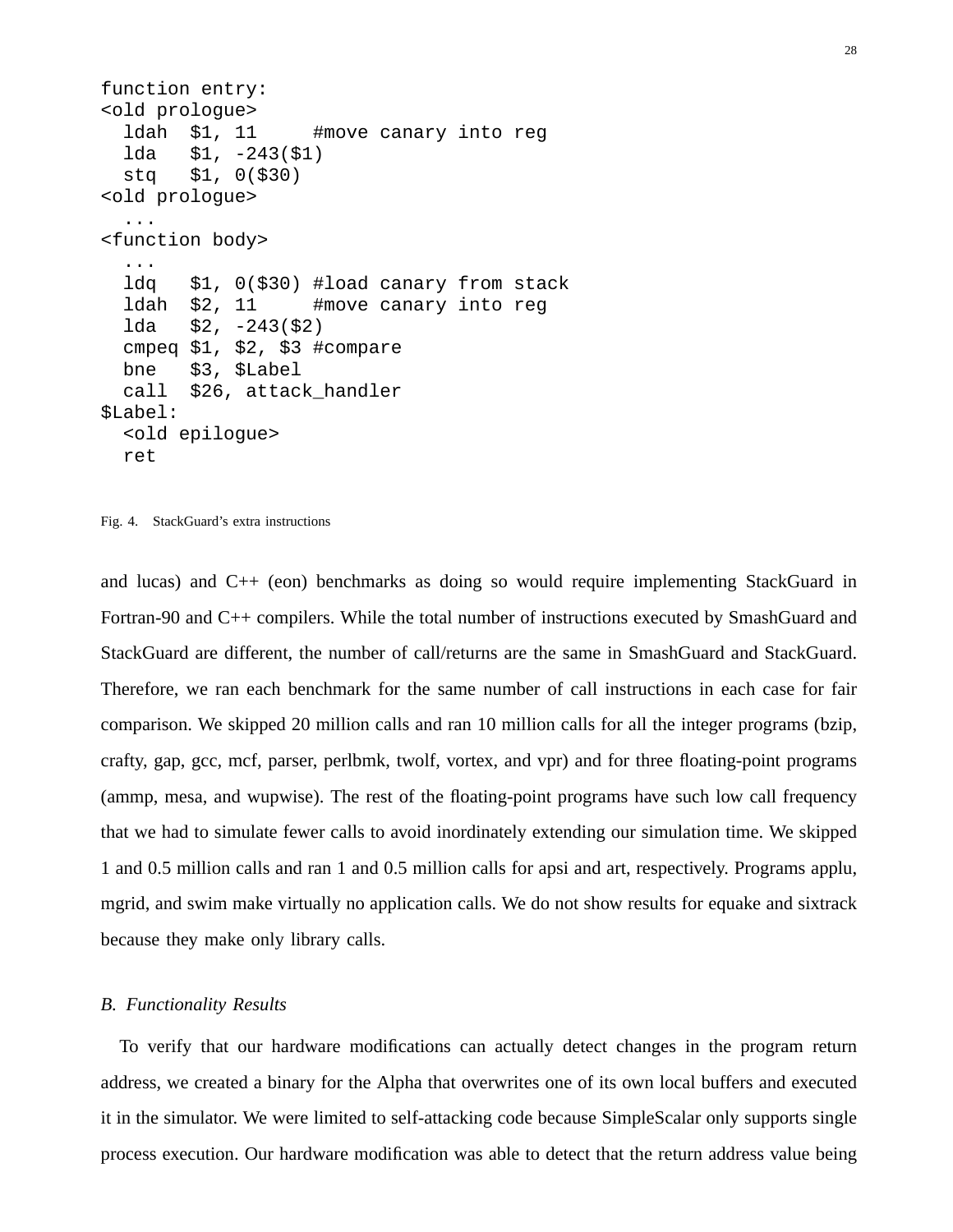

Fig. 5. Results for 4-way issue superscalar



Fig. 6. Results for 8-way issue superscalar

pulled from the stack did not match the value stored in the hardware stack.

# *C. Performance Results*

In this section, we compare SmashGuard and StackGuard to a conventional superscalar with no support for buffer overflow detection. Figure 5 and Figure 6 show our results for issue widths of 4 and 8, respectively. In both graphs, the Y-axis gives the percent slowdown with respect to the base superscalar processor of equal issue width, and the X-axis shows our benchmarks starting on the left with the integer programs bzip through vpr, followed by the average for the integer programs, the floating-point programs ammp through wupwise, ending with the average for the floating-point programs. The left bars show SmashGuard using the Partial-Stall scheme, the middle bars show SmashGuard using the Complete-Stall scheme and the right bars show StackGuard. The figures do not show the No-Stall scheme because it does not incur any more stalls than the base superscalar (i.e., No-Stall has virtually zero percent degradation).

A striking trend in both Figure 5 (4-way issue) and Figure 6 (8-way issue) is that the in-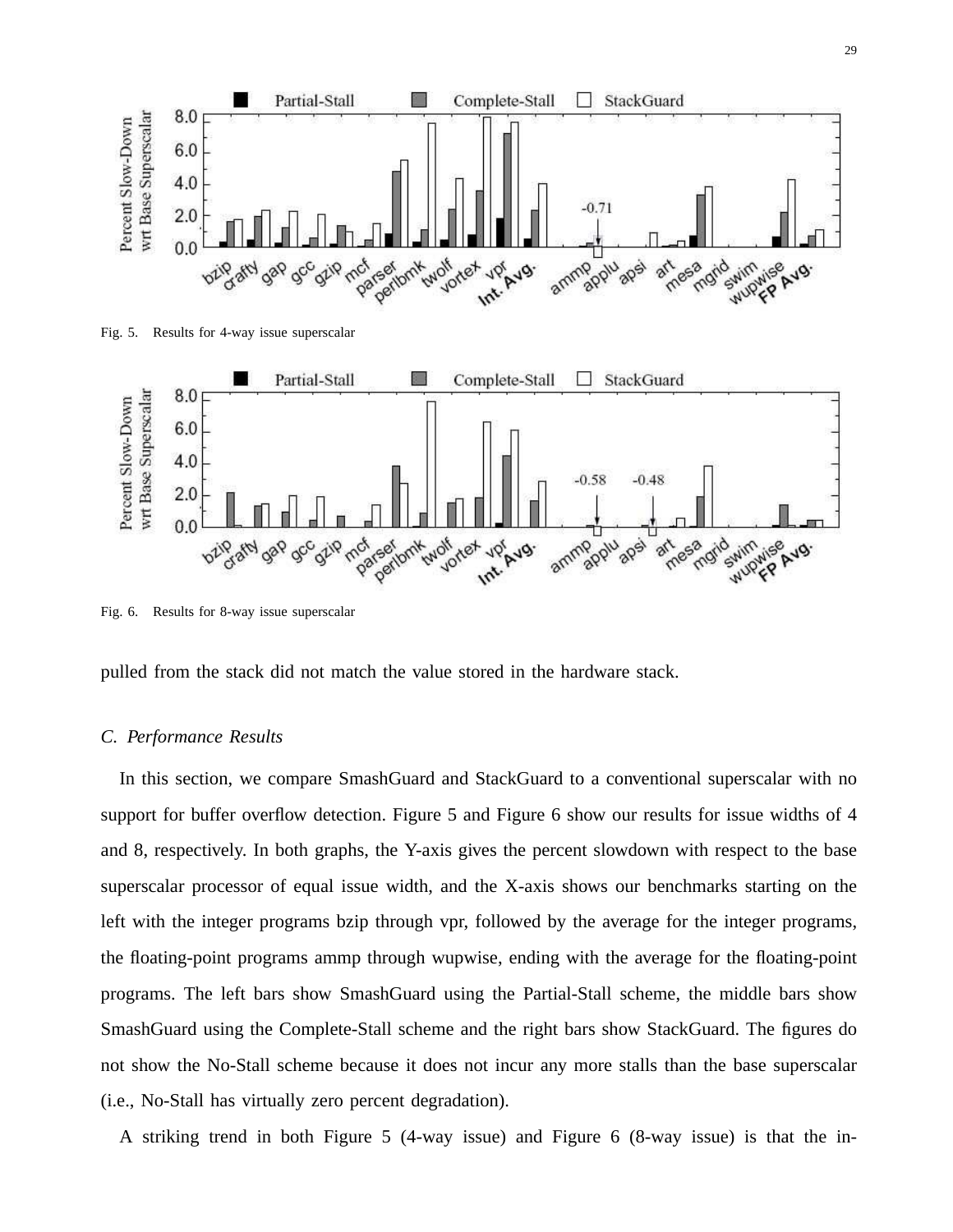teger programs incur more performance degradation than floating-point programs, which incur little degradation. If a program's call frequency is low, then both SmashGuard's and StackGuard's overhead are incurred less frequently. This trend is corroborated by Table III, where we see that the integer programs' call frequencies are generally higher than those of the floating-point programs. The exceptions are *mesa* and *wupwise*, which have modestly high call frequencies. Because these programs have high instruction-level-parallelism indicated by their high IPC (instructions per cycle), SmashGuard's overhead of stalled issue is hidden by the parallelism. Because the floating-point programs' degradations are negligible, we do not discuss them further.

Focusing on the SmashGuard numbers (left and middle bars), we see two trends. First, as expected, the Partial-Stall scheme (left bar) performs better than the Complete-Stall scheme (middle bar), on both 4-way issue (Figure 5) and 8-way issue (Figure 6) processors. With 4-way issue, Partial-Stall and Complete-Stall incur 0.5% and 2.4% average degradation, respectively, for the integer programs. Partial-Stall's worst-case degradation is 1.8% for vpr and has less than 1% degradation for the rest of the programs. Complete-Stall, on the other hand, incurs more than 4% degradation for mcf, parser, vortex, and vpr. The relatively large degradations are not surprising because these programs have not only high call frequency leading to high overhead, but also low IPC with less ability to hide the overhead (Table III).

As we increase the issue width from 4 to 8, Partial-Stall incurs almost no degradation while Complete-Stall still incurs 1.2% average degradation. Because there are more free issue slots in a 8-way issue processor than a 4-way issue processor, both schemes' overheads are hidden.

Now, we focus on the StackGuard numbers (right bar). We see that StackGuard's average degradation is worse than that of Partial-Stall, and comparable to that of Complete-Stall on both 4 way issue and 8-way issue processors. StackGuard incurs a 2.8% and 1.8% average degradation on 4-way issue and 8-way issue processors, respectively. However, for perlbmk, vortex and vpr, StackGuard incurs more than 8% and 6% degradation on 4-way issue and 8-way issue processor, respectively. High call frequency and low IPC of these programs have the same negative effect on StackGuard's performance as SmashGuard's performance. Like SmashGuard, StackGuard incurs less degradation when the issue width was increased from 4 to 8. On the 8-way issue processor, apsi and wupwise unexpectedly improve in performance (i.e., negative degradation) with StackGuard. This improvement is the result of a pathological interaction between StackGuard's extra instructions and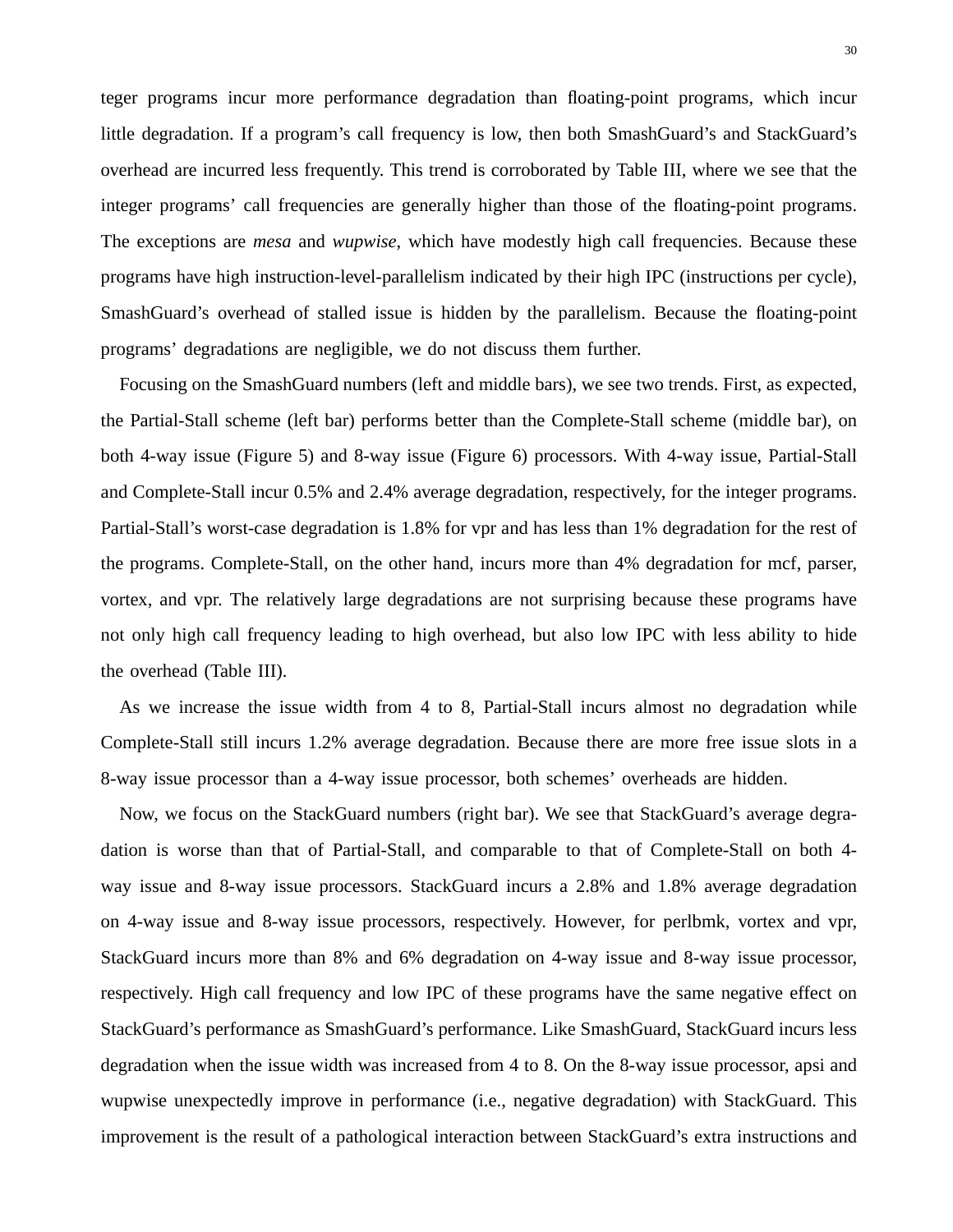the branch predictor, causing an accidental improvement in the prediction accuracy.

Finally, the call depths listed in Table III show that the programs do not exceed the depth of 238 (parser), indicating that a 512-entry hardware stack is sufficient to avoid most stack overflow exceptions in SmashGuard.

#### VI. CONCLUSIONS AND FUTURE WORK

This paper has proposed a novel microarchitectural support to protect against attacks that overwrite the return address on the process stack to redirect execution. We have provided a hardware stack that securely handles both Type 1 (buffer overflows) and Type 2 (attacks through a pointer) attacks on the return address. The key contributions of this paper are:

- **Complete Solution:** We have designed a complete solution, which handles set jmp and long jmp as part of the hardware solution, and handles hardware stack overflow/underflow and process context switches with a small modification to the OS.
- **Trade-offs:** We have proposed three implementation schemes that allow different trade-offs between implementation difficulty and performance.
- **Detailed Performance Analysis:** We have performed a detailed performance analysis comparing the most-frequently applied software solution, StackGuard, to SmashGuard on a common simulator for a high-performance processor.

Our best-performing implementation, No-Stall, incurs virtually no performance degradation but has the small implementation cost of a 2-KB table. We compared the other two implementations (Complete-Stall and Partial-Stall) to StackGuard. Our experiments show that StackGuard performs comparably to Complete-Stall but StackGuard is less robust than Partial-Stall. For an 8-issue processor, while StackGuard incurs only slightly less average degradation than Partial-Stall, StackGuard's worst-case degradation is 8% whereas Partial-Stall incurs less than 0.5%. Moreover, StackGuard requires application recompilation and does not protect against Type 2 attacks.

With every passing day, the number of attacks on systems connected to the Internet increases [60]. Attacks are increasingly automated, attack tools are much more sophisticated, and there have been attacks on the critical infrastructure of the Internet [61]. SmashGuard provides a robust solution to one of the most prevalent attacks of today.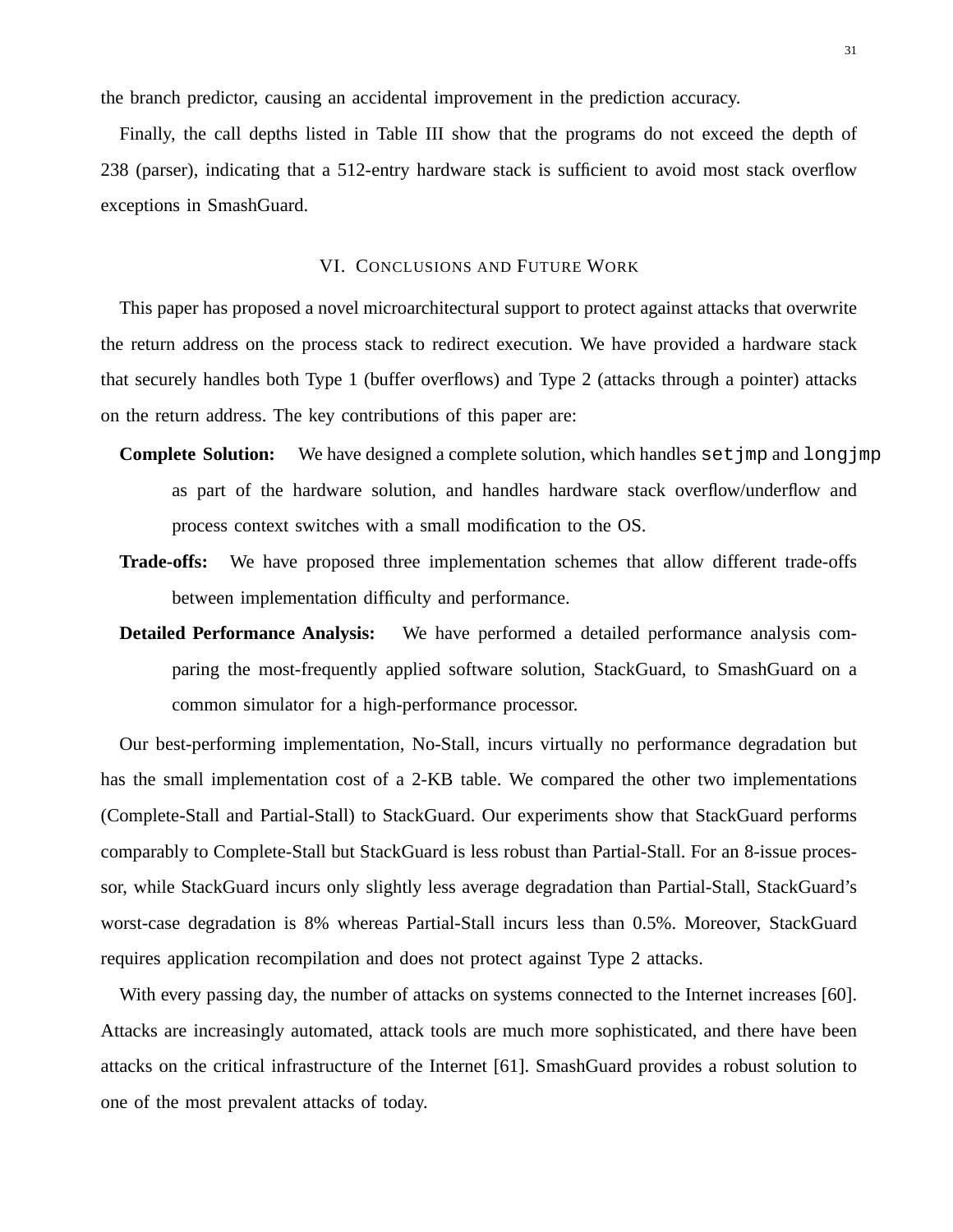#### **REFERENCES**

- [1] AMD. (2004) AMD chips include new buffer overflow protection. [Online]. Available: http://www.computerweekly.com/ Article127571.htm
- [2] Intel. (2001) Execute disable (XD) bit. [Online]. Available: http://www.intel.com/business/bss/infrastructure/security/xdbit.htm
- [3] T. Corporation. (2004) AntiVirusNX Technology. [Online]. Available: http://www.transmeta.com/efficeon/antivirusnx.html
- [4] Microsoft. (2004) Microsoft Windows XP SP2 Data Execution Prevention. [Online]. Available: http://www.microsoft.com/ technet/prodtechnol/winxppro/maintain/sp2mempr.mspx
- [5] Aleph1, "Smashing the stack for fun and profit," *Phrack Magazine*, vol. 7, no. 49, Nov. 1996. [Online]. Available: http://www.phrack.org/show.php?p=49&a=14
- [6] CERT Coordination Center. (2001, June 19) CERT Incident Note IN-2001-08 Code Red Worm Exploiting Buffer Overflow In IIS Indexing Service DLL . [Online]. Available: http://www.cert.org/incident notes/IN-2001-08.html
- [7] ——. (2001, August 6) CERT Incident Note IN-2001-09 Code Red II: Another Worm Exploiting Buffer Overflow In IIS Indexing Service DLL . [Online]. Available: http://www.cert.org/incident notes/IN-2001-09.html
- [8] ——. (2003, August 11) CERT Advisory CA-2003-20 W32/Blaster worm. [Online]. Available: http://www.cert.org/advisories/ CA-2003-20.html
- [9] Sophos Virus Analysis. (2003, August 19) W32/Nachi-A. [Online]. Available: http://www.sophos.com/virusinfo/analyses/ w32nachia.html
- [10] ——. (2004, May 1) W32/Sasser. [Online]. Available: http://www.eeye.com/html/research/advisories/AD20040501.html
- [11] CERT Coordination Center. (2001, June 19) CERT Advisory CA-2001-13 Buffer Overflow In IIS Indexing Service DLL. [Online]. Available: http://www.cert.org/advisories/CA-2001-13.html
- [12] ——. (2003, July 16) CERT Vulnerability Note VU 568148 Microsoft Windows RPC vulnerable to buffer overflow. [Online]. Available: http://www.kb.cert.org/vuls/id/568148
- [13] ——. CERT Coordination Center Advisories for 2002. [Online]. Available: http://www.cert.org/advisories/#2002
- [14] SANS Institute. SANS/FBI Top 20 List, The Twenty Most Critical Internet Security Vulnerabilities, 2002. [Online]. Available: http://www.sans.org/top20/oct02.php
- [15] CERT Coordination Center. CERT Coordination Center Advisories for 2003. [Online]. Available: http://www.cert.org/ advisories/#2003
- [16] SANS Institute. SANS Top 20 List, The Twenty Most Critical Internet Security Vulnerabilities, 2003. [Online]. Available: http://www.sans.org/top20/
- [17] Scut. (2001, September) Format String Vulnerabilities. [Online]. Available: http://teso.scene.at/articles/formatstring
- [18] T. Newsham. (2000, September) Format string attacks. [Online]. Available: http://www.lava.net/<sup>∼</sup>newsham/format-string-attacks. pdf
- [19] Blexim, "Basic integer overflows," *Phrack Magazine*, vol. 11, no. 60, December 2002. [Online]. Available: http: //www.phrack.org/show.php?p=60&a=10
- [20] S. Designer. (2001, January) Linux kernel patch from the openwall project: Non-executable user stack. [Online]. Available: http://www.openwall.com/linux/README
- [21] The SmashGuard Group. (2003) SmashGuard Website. [Online]. Available: http://www.smashguard.org/
- [22] J. Wilander and M. Kamkar, "A comparison of publicly available tools for static intrusion prevention," in *Proc. of the 7th Nordic Workshop on Secure IT Systems*, Karlstad, Sweden, November 2002, pp. 68–84.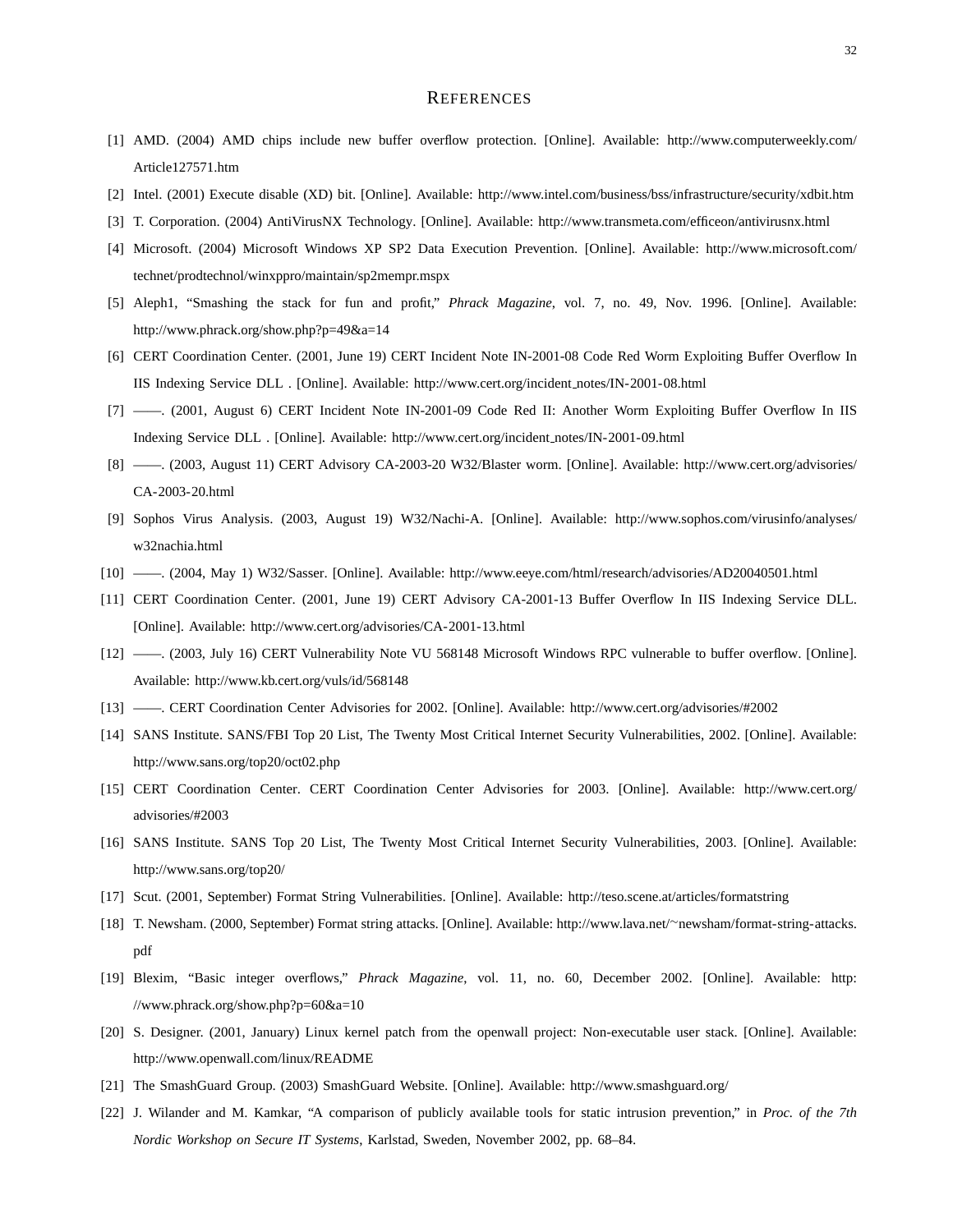- [23] D. Wagner, J. S. Foster, E. A. Brewer, and A. Aiken, "A first step towards automated detection of buffer overrun vulnerabilities," in *Network and Distributed System Security Symposium*, San Diego, California, February 2000, pp. 3–7.
- [24] N. Dor, M. Rodeh, and M. Sagiv, "CSSV: Towards a realistic tool for statically detecting all buffer overflows in C," in *Proc. of the ACM SIGPLAN 2003 conference on Programming Language Design and Implementation*, San Diego, California, June 9-11 2003, pp. 155–167.
- [25] D. Larochelle and D. Evans, "Statically detecting likely buffer overflow vulnerabilities," in *Proc. of the 10th USENIX Security Symposium*, Washington D.C., August 2001, pp. 177–190.
- [26] E. Haugh and M. Bishop, "Testing C Programs for Buffer Overflow Vulnerabilities," in *Proc. of the Network and Distributed System Security Symposium*, 2003. [Online]. Available: http://seclab.cs.ucdavis.edu/papers/HaughBishopNDSS2003.ps
- [27] S. H. Yong and S. Horwitz, "Protecting C Programs from Attacks via Invalid Pointer Dereferences," in *Proc. of the 9th European software engineering conference held jointly with 10th ACM SIGSOFT international symposium on Foundations of software engineering*, Helsinki, Finland, September 2003, pp. 307–316.
- [28] T. Toth and C. Kruegel, "Accurate Buffer Overflow Detection via Abstract Payload Execution," in *Proc. of the 5th International Symposium on Recent Advances in Intrusion Detection*, Zurich, Switzerland, 2002. [Online]. Available: http://www.infosys.tuwien.ac.at/Staff/chris/doc/2002 08.ps
- [29] S. Bhatkar, D. C. DuVarney, and R. Sekar, "Address obfuscation: An efficient approach to combat a broad range of memory error exploits," in *12th USENIX Security Symposium*, Washington, D.C., August 2003, pp. 105–120.
- [30] The PaX Team. (2001) PaX. [Online]. Available: http://pageexec.virtualave.net/
- [31] M. Prasad and T. Chiueh, "A Binary Rewriting Defense against Stack based Buffer Overflow Attacks," in *Usenix Annual Technical Conference, General Track*, San Antonio, TX, June 2003, pp. 211–224.
- [32] Microsoft. (2001) Visual c++ option to tighten security. [Online]. Available: http://archive.devx.com/security/bestdefense/2001/ mh0301/mh0301-1.asp
- [33] C. Cowan, C. Pu, D. Maier, H. Hinton, P. Bakke, S. Beattie, A. Grier, P. Wagle, and Q. Zhang, "StackGuard: Automatic Adaptive Detection and Prevention of Buffer-Overflow Attacks," in *Proc. of the 7th USENIX Security Conference*, San Antonio, TX, January 1998, pp. 63–78.
- [34] C. Cowan, S. Beattie, R. F. Day, C. Pu, P. Wagle, and E. Walthinsen, "Protecting Systems from Stack Smashing Attacks with StackGuard," in *Proc. of the 5th Linux Expo*, Raleigh, NC, May 1999. [Online]. Available: http://www.cse.ogi.edu/DISC/projects/immunix/lexpo.ps.gz
- [35] Bulba and Kil3r, "Bypassing StackGuard and StackShield," *Phrack Magazine*, vol. 10, no. 56, May 2000. [Online]. Available: http://www.phrack.org/show.php?p=56&a=5
- [36] Vendicator. (2001, January) StackShield: A "stack smashing" technique protection tool for Linux. [Online]. Available: http://www.angelfire.com/sk/stackshield/download.html
- [37] T. Chiueh and F. Hsu, "RAD: A Compile-Time Solution to Buffer Overflow Attacks," in *Proc. of the 21st International Conference on Distributed Computing Systems (ICDCS '01)*, Mesa, AZ, April 2001, pp. 409–.
- [38] H. Etoh. (2003, April) GCC extension for protecting applications from stack-smashing attacks. IBM Research. [Online]. Available: http://www.trl.ibm.com/projects/security/ssp/
- [39] (2003, April) The OpenBSD Project. [Online]. Available: http://www.openbsd.org/
- [40] C. Cowan, S. Beattie, J. Johansen, and P. Wagle, "Pointguard: Protecting pointers from buffer overflow vulnerabilities," in *Proc. of the 12th USENIX Security Symposium*, Washington, D.C., August 2003, pp. 91–104.
- [41] Various. OpenSSL. [Online]. Available: http://www.openssl.org/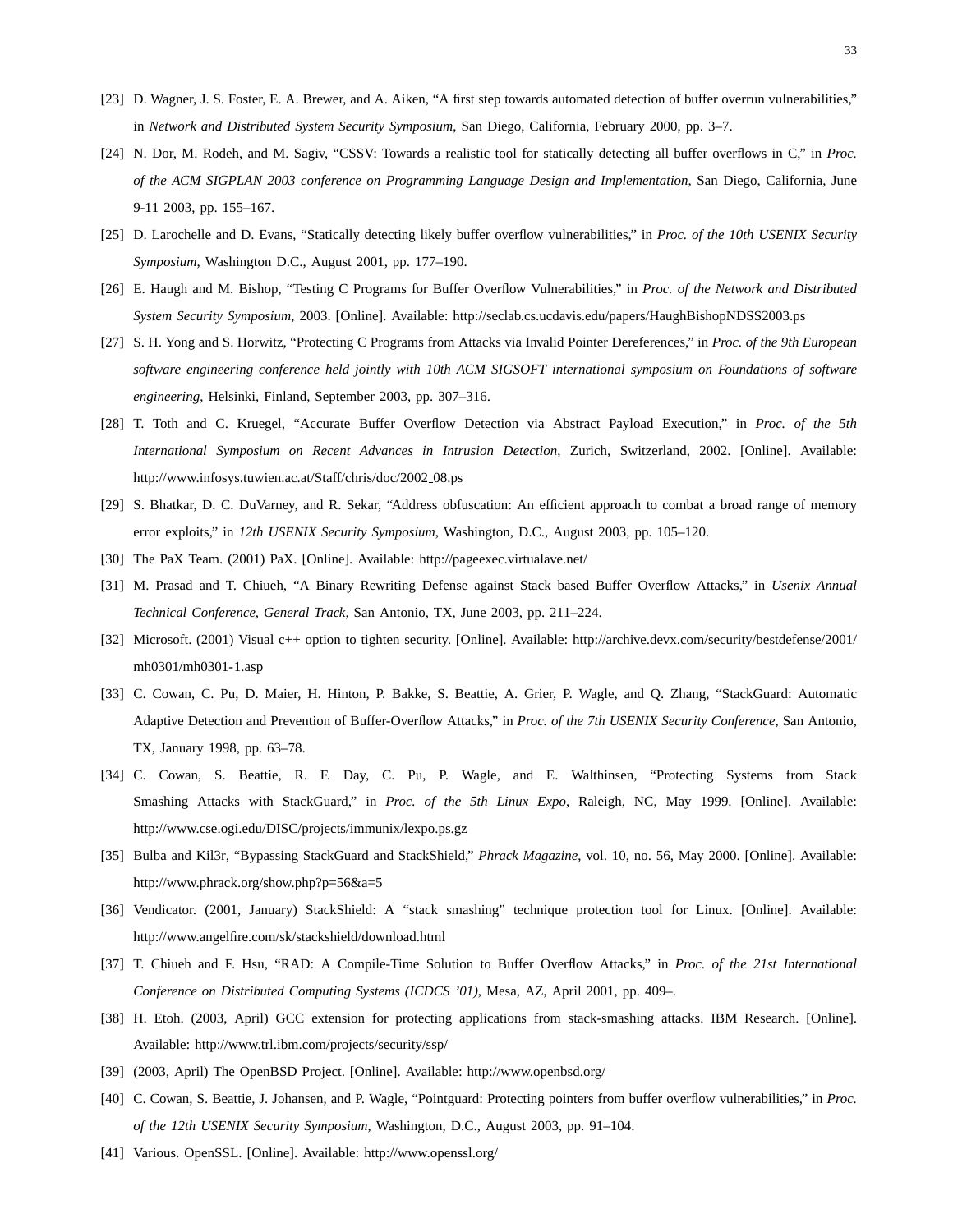- [42] O. Ruwase and M. S. Lam, "A practical dynamic buffer overflow detector," in *Proceedings of the 11th Annual Network and Distributed System Security Symposium (NDSS 2004)*, February 2004, pp. 159–169.
- [43] A. Snarskii. (1997) FreeBSD Stack Integrity Patch. [Online]. Available: ftp://ftp.lucky.net/pub/unix/local/libc-letter
- [44] ——. (2000, April) libparanoia. [Online]. Available: http://www.lexa.ru/snar/libparanoia/
- [45] A. Baratloo, T. K. Tsai, and N. Singh, "Libsafe: Protecting Critical Elements of Stacks," Bell Labs, Lucent Technologies, Murray Hill, NJ, Tech. Rep., December 1999. [Online]. Available: http://www.bell-labs.com/org/11356/libsafe.html
- [46] A. Baratloo, N. Singh, and T. Tsai, "Transparent run-time defense against stack smashing attacks," in *Proc. of the USENIX Annual Technical Conference*, San Diego, California, June 2000, pp. 251–262.
- [47] T. Tsai and N. Singh, "Libsafe 2.0: Detection of Format String Vulnerability Exploits," Avaya Labs, Avaya Inc., Basking Ridge, NJ 07920, Tech. Rep. ALR-2001-019, August 2001. [Online]. Available: http://www.research.avayalabs.com/techreport/ ALR-2001-019-paper.pdf
- [48] C. Cowan, M. Barringer, S. Beattie, G. Kroah-Hartman, M. Frantzen, and J. Lokier, "FormatGuard: Automatic protection from printf format string vulnerabilities," in *Proc of the 2001 USENIX Security Conference*, Washington, D.C., August 2001, pp. 191–200.
- [49] M. Frantzen and M. Shuey, "StackGhost: Hardware facilitated stack protection," in *Proc. of the 10th USENIX Security Symposium*, Washington, D.C., August 2001, pp. 55–66.
- [50] L. Torvalds. (1998, Aug.) Reply to non-executable stack patch. [Online]. Available: http://old.lwn.net/1998/0806/a/linus-noexec. html
- [51] GNU Compiler Collection Internals. [Online]. Available: http://gcc.gnu.org/onlinedocs/gccint/Trampolines.html
- [52] (2003, April) The OpenBSD 3.3. [Online]. Available: http://www.openbsd.org/33.html
- [53] J. Xu, Z. Kalbarczyk, S. Patel, and R. K. Iyer, "Architecture Support for Defending Against Buffer Overflow Attacks," presented at the Workshop on Evaluating and Architecting System dependability (EASY-2002), San Jose, California, U.S.A., October 2002.
- [54] R. B. Lee, D. K. Karig, J. P. McGregor, and Z. Shi, "Enlisting Hardware Architecture to Thwart Malicious Code Injection," in *Proc. of the International Conference on Security in Pervasive Computing (SPC-2003)*, Boppard, Germany, March 2003.
- [55] T. Jim, G. Morrisett, D. Grossman, M. Hicks, J. Cheney, and Y. Wang, "Cyclone: A Safe Dialect of C," in *Proc. of the 2002 USENIX Annual Technical Conference*, Monterey, CA, June 2002, pp. 275–288.
- [56] T. Austin, S. Breach, and G. Sohi. (1994, June) Safe C Compiler (SCC). [Online]. Available: http://www.cs.wisc.edu/<sup>∼</sup>austin/ scc.html
- [57] G. C. Necula, S. McPeak, and W. Weimer, "CCured: Type-Safe Retrofitting of Legacy Code," in *Proc. of the ACM Symposium on Principles of Programming Languages*, Portland, OR, January 2002, pp. 128–139.
- [58] D. M. Tullsen, S. J. Eggers, and H. M. Levy, "Simultaneous multithreading: maximizing on-chip parallelism," in *Proc. of the 22nd Annual International Symposium on Computer Architecture*, Santa Margherita Ligure, Italy, June 1995, pp. 392–403.
- [59] T. Austin. (2001) SimpleScalar LLC. [Online]. Available: http://www.simplescalar.com/
- [60] CERT Coordination Center. CERT coordination center statistics 1988-2002. [Online]. Available: http://www.cert.org/stats/ cert-stats.html
- [61] ——. CERT coordination center incident and vulnerability trends. [Online]. Available: http://www.cert.org/present/ cert-overview-trends/